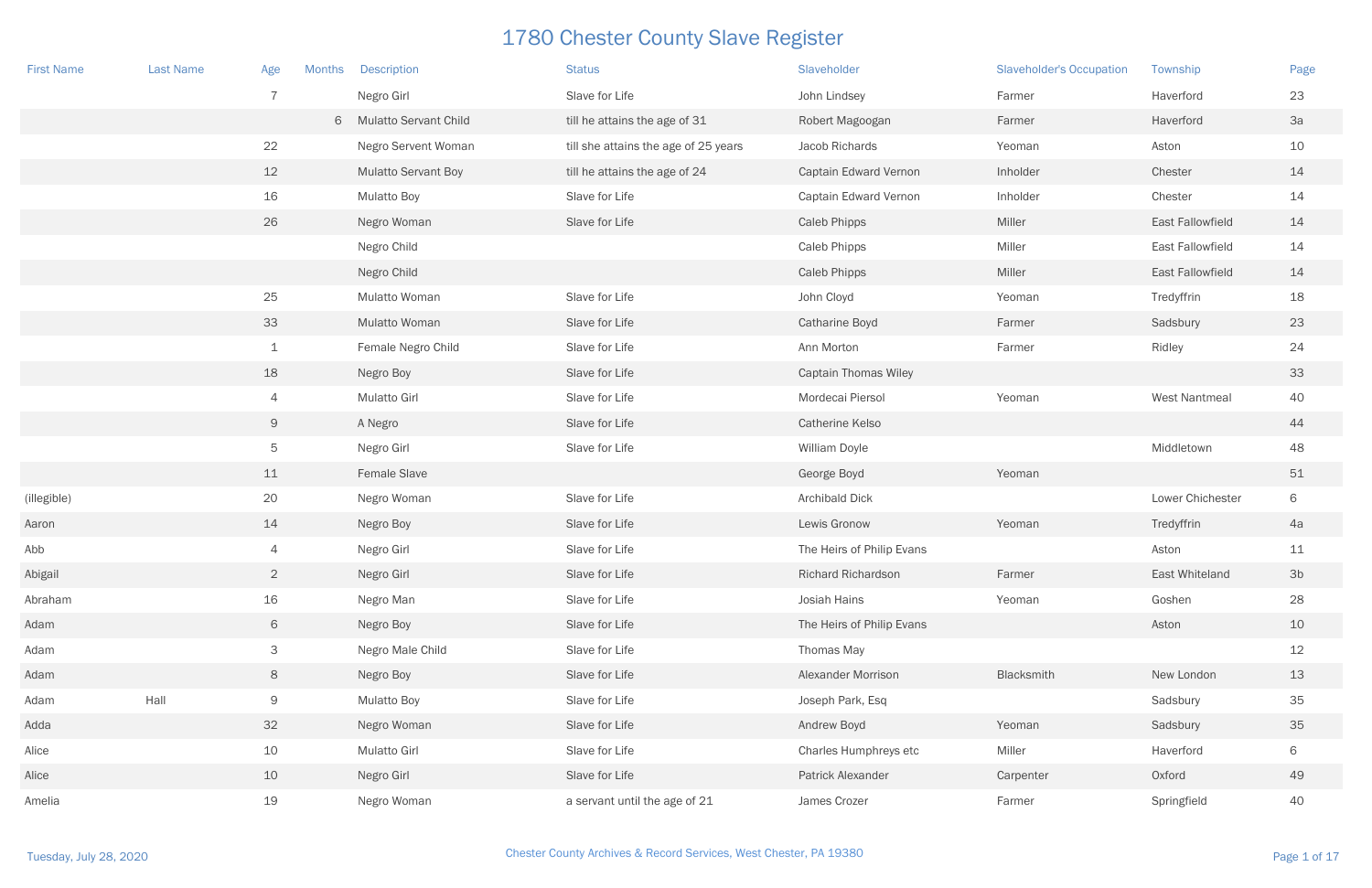| <b>First Name</b> | <b>Last Name</b> | Age            | <b>Months</b> | <b>Description</b>  | <b>Status</b>       | Slaveholder             | <b>Slaveholder's Occupation</b> | Township             | Page           |
|-------------------|------------------|----------------|---------------|---------------------|---------------------|-------------------------|---------------------------------|----------------------|----------------|
| Ameliah           |                  | 14             |               | Negro Girl          | Slave for Life      | John Menough            | Farmer                          | New London           | 18             |
| Amos              |                  | 3              |               | Negro Boy           | Slave for Life      | Lewis Gronow            | Yeoman                          | Tredyffrin           | 4a             |
| Amy               |                  | $\mathbf{1}$   |               | 9 Mulatto Girl      | Slave for Life      | George Craig            | Clerk                           | <b>Marcus Hook</b>   | 11             |
| Andrew            |                  | 10             |               | Negro Servant Boy   | till age of 31      | William Smith           | Yeoman                          | Tinnicum             | 34             |
| Andrew            |                  | 17             |               | Negro Boy           | Slave for Life      | Alexander Morrison      | Blacksmith                      | New London           | 13             |
| Andy              |                  | $\perp$        |               | Negro Boy           | Slave for Life      | James Moore, Esq        |                                 | <b>West Nantmeal</b> | 21             |
| Annias            |                  | 8              |               | Negro Boy           | Slave for Life      | Morton Morton           | Yeoman                          | Ridley               | 46             |
| Anthony           | Welsh            | 45             |               | Negro Man           | Slave for Life      | John Odenheimer         | Farmer                          | Chester              | 13             |
| Anthony           | Walsh            | 22             |               | Mulatto Servant Man | until the age of 31 | James Crozer            | Farmer                          | Springfield          | 40             |
| Antrim            |                  | 15             |               | Negro Lad           | Slave for Life      | Joseph Shippen Jr       | Farmer                          | Kennett              | 15             |
| Austen            |                  | 5              |               | Negro Boy           | Slave for Life      | William Richards        | Yeoman                          | West Whiteland       | 12             |
| <b>Backus</b>     |                  | 19             |               | Negro Man           | Slave for Life      | <b>Hugh Williams</b>    | Yeoman                          | East Nantmeal        | 4 <sub>b</sub> |
| <b>Backus</b>     |                  | 35             |               | Negro Man           | Slave for Life      | Doctor John McDowell    |                                 | New London           | 42             |
| Barny             |                  | 11             |               | <b>Mulatto Boy</b>  | Slave for Life      | <b>Matthew Boyd</b>     | Farmer                          | Sadsbury             | 23             |
| <b>Beck</b>       |                  | $\overline{2}$ |               | <b>Mulatto Girl</b> | Slave for Life      | <b>Rev Daniel Jones</b> | Clerk                           | Londonderry          | 36             |
| <b>Beck</b>       |                  | 18             |               | Negro Woman         | Slave for Life      | William Shearer         | Tanner                          | New London           | 44             |
| Bel               |                  | 10             |               | Negro Girl          | Slave for Life      | David Correy            | Farmer                          | New London           | 44             |
| Bel               |                  | $\overline{7}$ |               | Negro Girl          | Slave for Life      | <b>Patrick Power</b>    | Farmer                          | East Nottingham      | 16             |
| Bel               |                  | 17             |               | Negro Wench         | Slave for Life      | <b>Isaac Maris</b>      | Yeoman                          | Marple               | 4a             |
| Bell              |                  | 8              |               | <b>Mulatto Girl</b> | Slave for Life      | Job Ruston              | Miller                          | Oxford               | 37             |
| Ben               |                  | 21             |               | Negro Man           | Slave for Life      | Patrick Anderson, Esq   |                                 | Charlestown          | 3 <sub>b</sub> |
| Ben               |                  | 24             |               | Negro Man           | Slave for Life      | Caleb Phipps            | Miller                          | East Fallowfield     | 14             |
| Ben               |                  | 24             |               | Negro Man           | Slave for Life      | Thomas Potts            |                                 | Coventry             | $\mathbf{1}$   |
| Benjamin          |                  | 35             |               | Negro Man           | Slave for Life      | John Evans, Esq         |                                 | London Britain       | 22             |
| Benn              |                  | $\overline{2}$ |               | <b>Mulatto Boy</b>  | Slave for Life      | <b>Archibald Dick</b>   |                                 | Lower Chichester     | 6              |
| <b>Bess</b>       |                  | 60             |               | Mulatto Woman       | Slave for Life      | Job Ruston              | Miller                          | Oxford               | 37             |
| Bet               |                  | 3              |               | Negro Girl          | Slave for Life      | James Reed              | Farmer                          | New London           | 32             |
| Bet               |                  | 30             |               | Negro Woman         | Slave for Life      | <b>Patrick Power</b>    | Farmer                          | East Nottingham      | 16             |
| Bet               |                  | 9              |               | Negro Girl          | Slave for Life      | Mary Kelso              | Seamstress                      | New London           | 41             |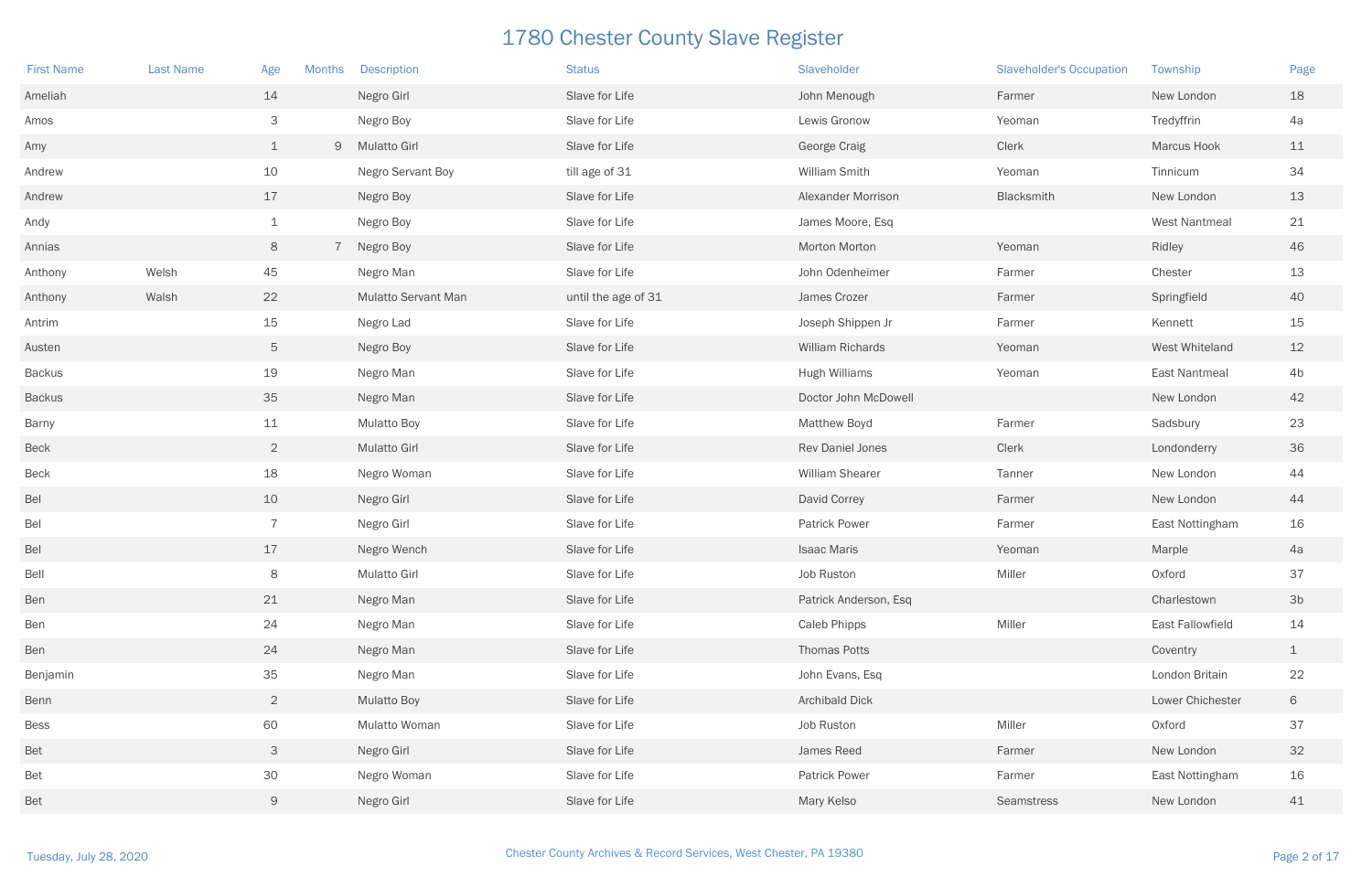| <b>First Name</b> | <b>Last Name</b> | Age<br><b>Months</b> | <b>Description</b>  | <b>Status</b>  | Slaveholder             | <b>Slaveholder's Occupation</b> | Township             | Page           |
|-------------------|------------------|----------------------|---------------------|----------------|-------------------------|---------------------------------|----------------------|----------------|
| <b>Bett</b>       |                  | 15                   | Negro Girl          | Slave for Life | Elizabeth Smith         | Spinster                        | West Nottingham      | 38             |
| <b>Bett</b>       |                  | 10                   | Negro Girl          | Slave for Life | Isaac Hendrickson       | Farmer                          | Ridley               | 41             |
| <b>Bett</b>       |                  | 28                   | Negro Woman         | Slave for Life | Thomas Evans            | Yeoman                          | Uwchland             | 42             |
| <b>Betty</b>      |                  | 30                   | Negro Woman         | Slave for Life | William Moore, Esq      |                                 | Charlestown          | 8              |
| Bill              |                  | 10                   | Negro Boy           | Slave for Life | Walter Hood             | Farmer                          | Oxford               | 15             |
| Bill              |                  |                      | 8 Mulatto Boy       | Slave for Life | Job Ruston              | Miller                          | Oxford               | 37             |
| Bill              |                  | $\overline{2}$       | 5 Negro Boy         | Slave for Life | James Graham Sr         | Yeoman                          | <b>West Nantmeal</b> | 27             |
| <b>Bob</b>        |                  | 34                   | Negro Man           | Slave for Life | John Evans              | Innholder                       | Uwchland             | 26             |
| Bob               |                  | 16                   | Negro Boy           | Slave for Life | John Evans, Esq         |                                 | London Britain       | 22             |
| <b>Bradock</b>    |                  | 23                   | Negro Man           | Slave for Life | Thomas May              |                                 |                      | 12             |
| <b>Buff</b>       |                  | 23                   | Negro Man           | Slave for Life | Samuel Shaw             | Miller                          | Chester              | 33             |
| Caesar            |                  | 9                    | Negro Boy           | Slave for Life | James Moore, Esq        |                                 | <b>West Nantmeal</b> | 21             |
| Caesar            |                  | 25                   | Negro Man           | Slave for Life | Abel Hodgson            | Farmer                          | East Nottingham      | 38             |
| Caesar            |                  | $\mathcal{S}$        | Negro Boy           | Slave for Life | Doctor Branson Vanleer  |                                 | <b>East Nantmeal</b> | 19             |
| Caesar            |                  | 19                   | Negro Man           | Slave for Life | John Evans, Esq         |                                 | London Britain       | 22             |
| Caesar            |                  | 12                   | Negro Boy           | Slave for Life | <b>William Starrett</b> | Farmer                          | Oxford               | 43             |
| Caesar            |                  | 16                   | <b>Mulatto Boy</b>  | Slave for Life | Evan Evans, Esq         |                                 | London Britain       | 25             |
| Caesar            |                  | $5\phantom{.0}$      | Negro Boy           | Slave for Life | Nicholas Diehl          | Grazier                         | Tinnicum             | 11             |
| Caesar            |                  | 28                   | Negro Man           | Slave for Life | Morton Morton           | Yeoman                          | Ridley               | 46             |
| Caesar            |                  | 25                   | Negro Man           | Slave for Life | Mark Wilcocks           | Papermaker                      | Concord              | 26             |
| Caeser            |                  | 21                   | Negro Man           | Slave for Life | Francis Blair           | Farmer                          | Londonderry          | $\overline{7}$ |
| Caeser            |                  | 8                    | Negro Boy           | Slave for Life | William Moore, Esq      |                                 | Charlestown          | 8              |
| Caeser            |                  | 37                   | Negro Man           | Slave for Life | <b>Boaz Matthews</b>    | Blacksmith                      | <b>Upper Darby</b>   | 13             |
| Cate              |                  | 13                   | <b>Mulatto Girl</b> | Slave for Life | John Willson            | Yeoman                          | Tredyffrin           | 28             |
| Cate              |                  | 40                   | Negro Woman         | Slave for Life | <b>William Starrett</b> | Yeoman                          | East Nantmeal        | 4 <sub>b</sub> |
| Cato              |                  | 27                   | Negro Man           | Slave for Life | Thomas Davis            | Yeoman                          | Sadsbury             | 26             |
| Cato              |                  | 10                   | Negro Boy           | Slave for Life | Thomas Smith            | Farmer                          | Ridley               | 29             |
| Ceaser            |                  | 20                   | Mulatto Man         | Slave for Life | Rev James Anderson      |                                 | Middletown           | $\overline{7}$ |
| Ceasor            |                  | 16                   | Negro Boy           | Slave for Life | <b>Richard Templin</b>  |                                 | <b>East Nantmeal</b> | 4 <sub>b</sub> |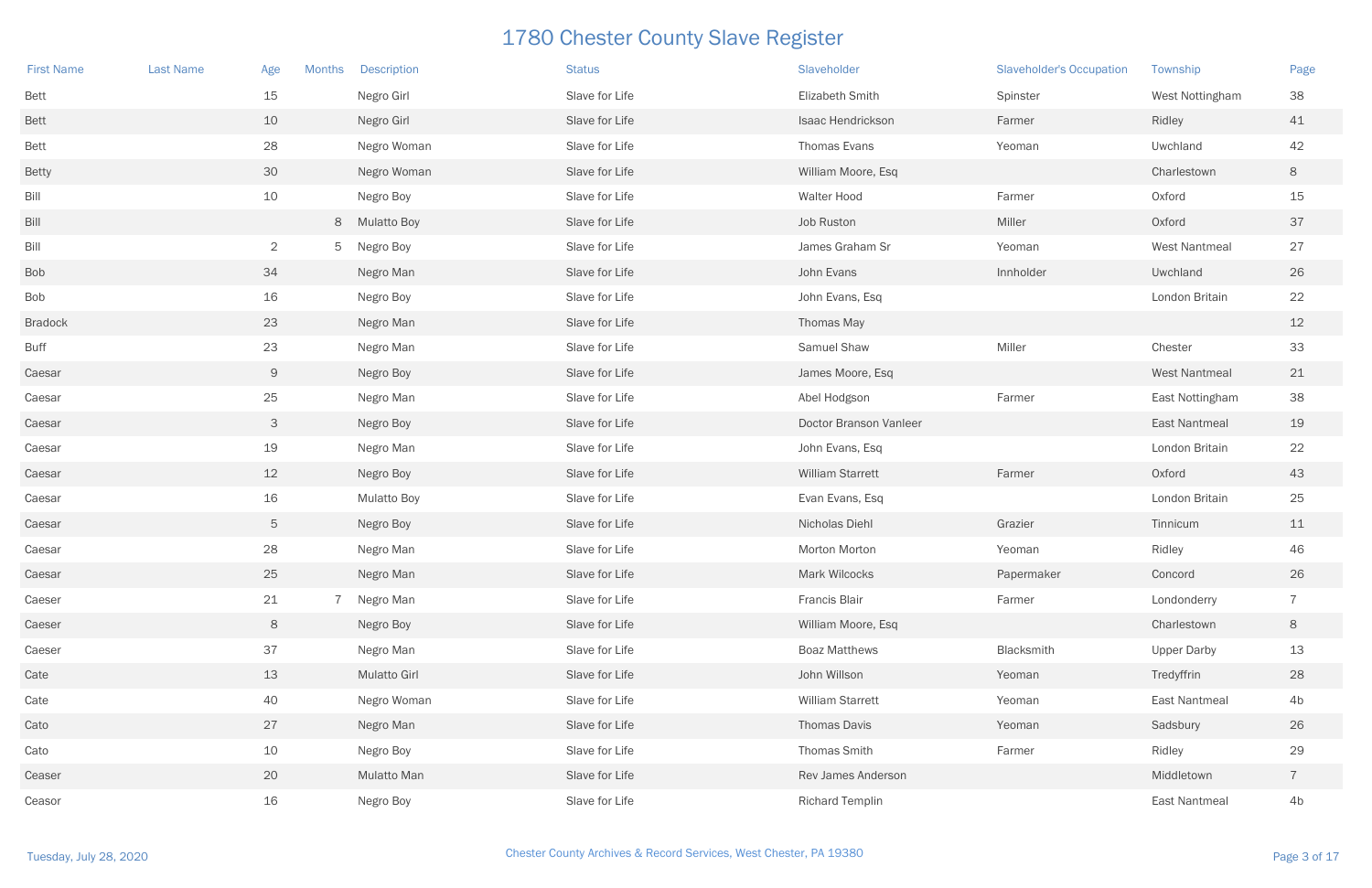| <b>First Name</b> | <b>Last Name</b> | Age            | Months | <b>Description</b>   | <b>Status</b>  | Slaveholder                 | <b>Slaveholder's Occupation</b> | Township             | Page           |
|-------------------|------------------|----------------|--------|----------------------|----------------|-----------------------------|---------------------------------|----------------------|----------------|
| Cesar             |                  | 36             |        | Negro Man            | Slave for Life | Charles Humphreys etc       | Miller                          | Haverford            | 5              |
| Chance            |                  | $\overline{4}$ |        | Negro Boy            | Slave for Life | <b>Alexander Morrison</b>   | Blacksmith                      | New London           | 13             |
| Charles           |                  | 17             |        | Negro Boy            | Slave for Life | William Bodley              | Yeoman                          | Charlestown          | 5              |
| Christopher       | Johnston         | 33             |        | Negro Servant Man    | til age of 36  | James Hannam                | Innholder                       | West Marlborough     | 51             |
| Clarissa          |                  | 19             |        | <b>Mulatto Woman</b> | Slave for Life | Sarah Harman                | Seamstress                      | <b>Upper Darby</b>   | 25             |
| $C$ loe           |                  | 27             |        | Negro Woman          | Slave for Life | James McDowell              | Storekeeper                     | Oxford               | 24             |
| Cojo              |                  | 24             |        | Negro Man            | Slave for Life | Nicholas Diehl              | Grazier                         | Tinnicum             | 11             |
| Cubina            |                  | 42             |        | Negro Man            | Slave for Life | John Finney                 | Cooper                          | Londonderry          | 50             |
| Cudge             |                  | 58             |        | Negro Man            | Slave for Life | <b>Thomas Potts</b>         |                                 | Coventry             | $\perp$        |
| Cudgo             |                  | 24             |        | Negro Man            | Slave for Life | Doctor Branson Vanleer      |                                 | <b>East Nantmeal</b> | 19             |
| Cuff              |                  | 40             |        | Negro Man            | Slave for Life | <b>Archibald Dick</b>       |                                 | Lower Chichester     | 6              |
| Cuff              |                  | 26             |        | Negro Man            | Slave for Life | David Wherry                | Yeoman                          | East Nottingham      | 9              |
| Dann              |                  |                |        | 9 Male Negro Child   | Slave for Life | Captain Edward Vernon       | Inholder                        | Chester              | 14             |
| Daph              |                  | 26             |        | Negro Woman          | Slave for Life | John Bowen                  | Innholder                       | Goshen               | 18             |
| Davey             |                  | 30             |        | Negro Man            | Slave for Life | Captain William Allison     |                                 | East Caln            | 21             |
| David             |                  | 8              |        | <b>Mulatto Boy</b>   | Slave for Life | John Cuthbert               |                                 |                      | 16             |
| David             |                  | 24             |        | Mulatto Man          | Slave for Life | Anthony Pritchard           | Yeoman                          | Charlestown          | 31             |
| Debb              |                  | 3              |        | Negro Girl           | Slave for Life | John Bowen                  | Innholder                       | Goshen               | 18             |
| Debb              |                  | 18             |        | Negro Woman          | Slave for Life | Captain Alexander McCaraher |                                 | Pikeland             | 31             |
| Diane             |                  | 9              |        | <b>Mulatto Girl</b>  | Slave for Life | David Wiley                 | Farmer                          | London Grove         | 47             |
| <b>Dick</b>       |                  | 65             |        | Negro Man            | Slave for Life | Jacob Richards              | Yeoman                          | Aston                | 10             |
| <b>Dick</b>       |                  | 24             |        | Negro Man            | Slave for Life | Benjamin Davis              | Yeoman                          | Tredyffrin           | 28             |
| <b>Dick</b>       |                  | 8              |        | Negro Boy            | Slave for Life | Rev Daniel Jones            | Clerk                           | Londonderry          | 36             |
| Dick              |                  | 40             |        | Negro Man            | Slave for Life | <b>Richard Willing</b>      | Farmer                          | Haverford            | 21             |
| Dina              |                  | 29             |        | <b>Mulatto Woman</b> | Slave for Life | Richard Richardson          | Farmer                          | East Whiteland       | 3 <sub>b</sub> |
| Dinah             |                  | 24             |        | Negro Woman          | Slave for Life | Thomas Evans                | Yeoman                          | Uwchland             | 42             |
| Dinah             |                  | 47             |        | Negro Woman          | Slave for Life | Ann Morton                  | Farmer                          | Ridley               | 24             |
| Dinah             |                  | 30             |        | Negro Woman          | Slave for Life | Rev James Anderson          |                                 | Middletown           | $\overline{7}$ |
| Dinah             |                  | 51             |        | Negro Woman          | Slave for Life | <b>Francis Blair</b>        | Farmer                          | Londonderry          | $\overline{7}$ |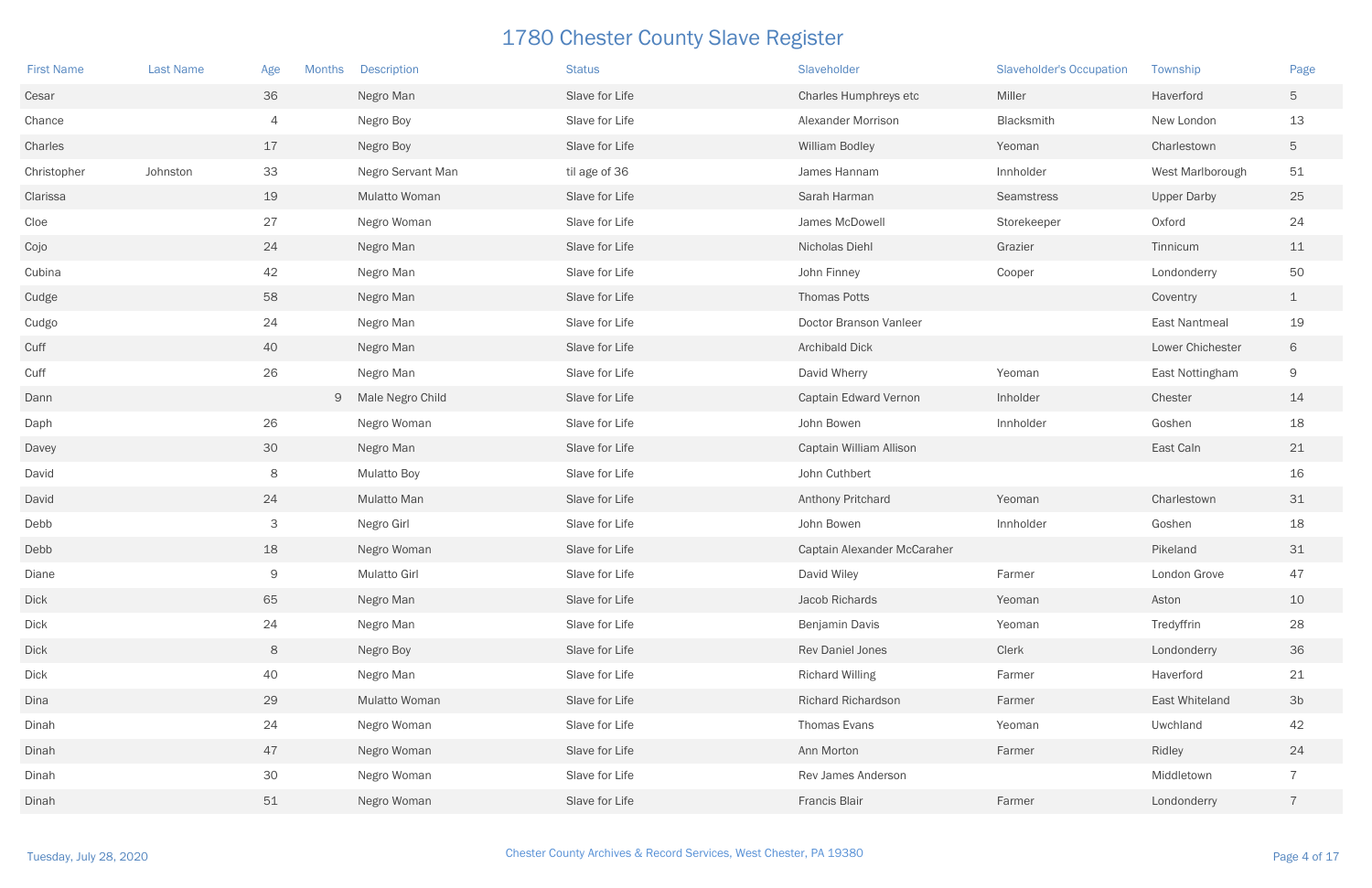| <b>First Name</b> | <b>Last Name</b> | Age             | <b>Months</b> | <b>Description</b>  | <b>Status</b>  | Slaveholder               | <b>Slaveholder's Occupation</b> | Township             | Page            |
|-------------------|------------------|-----------------|---------------|---------------------|----------------|---------------------------|---------------------------------|----------------------|-----------------|
| Dinah             |                  | 7               |               | <b>Mulatto Girl</b> | Slave for Life | James Dunwoody            | Yeoman                          | West Whiteland       | 33              |
| Dinah             |                  | $\overline{7}$  |               | Negro Girl          | Slave for Life | <b>Richard Britain</b>    | Farmer                          | Tredyffrin           | 23              |
| Dinah             |                  | 27              |               | Negro Woman         | Slave for Life | The Heirs of Philip Evans |                                 | Aston                | 10              |
| Dinah             |                  | $\overline{4}$  |               | Negro Girl          | Slave for Life | John Whitting             | Yeoman                          | London Britain       | 46              |
| Dinah             |                  | 9               |               | Negro Girl          | Slave for Life | John Bell                 | Farmer                          | West Fallowfield     | 36              |
| Dinah             |                  | $5\phantom{.0}$ |               | Negro Girl          | Slave for Life | Estate of John Jacobs     |                                 | West Whiteland       | $\overline{2}$  |
| Dinah             |                  | $\overline{7}$  |               | Negro Girl          | Slave for Life | Nicholas Diehl            | Grazier                         | Tinnicum             | 11              |
| Dinah             |                  | 32              |               | Negro Woman         | Slave for Life | John Smith                | Farmer                          | New London           | 18              |
| Dinah             |                  | 28              |               | Mulatto Woman       | Slave for Life | Peter Hunter              | Yeoman                          | <b>West Nantmeal</b> | 39              |
| Dinah             |                  | 20              |               | Negro Woman         | Slave for Life | George McHhenny           |                                 | Charlestown          | 30 <sup>°</sup> |
| Dinah             |                  |                 | 18            | Negro Girl          | Slave for Life | John Bowen                | Innholder                       | Goshen               | 19              |
| Dinah             |                  | $\perp$         |               | 9 Mulatto Girl      | Slave for Life | Samuel Futhey             | Farmer                          | West Fallowfield     | 20              |
| Dinah             |                  | 60              |               | Negro Woman         | Slave for Life | Valentine Weaver          | Inholder                        | Chester              | 17              |
| Dinah             |                  | 14              |               | <b>Mulatto Girl</b> |                | Job Ruston                | Miller                          | Oxford               | 37              |
| Dinah             |                  | 18              |               | Negro Woman         | Slave for Life | <b>Arther McClure</b>     | Farmer                          | New London           | 41              |
| Dinah             |                  | 45              |               | Negro Woman         | Slave for Life | Samuel Johnson            | Farmer                          | Haverford            | 4a              |
| Dinah             |                  | 20              |               | Negro Slave         |                | <b>Thomas Scott</b>       | Yeoman                          |                      | 51              |
| Dine              |                  |                 |               | 6 Negro Girl        | Slave for Life | Isaac Hendrickson         | Farmer                          | Ridley               | 41              |
| Doll              |                  | 50              |               | Negro Woman         | Slave for Life | Joseph Shippen Jr         | Farmer                          | Kennett              | 15              |
| Doll              |                  | $\overline{4}$  |               | <b>Mulatto Girl</b> | Slave for Life | <b>Rev Daniel Jones</b>   | Clerk                           | Londonderry          | 36              |
| Dolly             |                  | 20              |               | Mulatto Woman       | Slave for Life | Charles Humphreys etc     | Miller                          | Haverford            | 6               |
| Dorothy           |                  | 17              |               | Negro Girl          | Slave for Life | Estate of John Jacobs     |                                 | West Whiteland       | $\overline{2}$  |
| Dorothy           |                  | 17              |               | Negro Girl          | Slave for Life | Sarah Havard              | Seamstress                      | Tredyffrin           | 3a              |
| Eamy              |                  | 12              |               | Negro Servant Girl  | till age of 31 | William Smith             | Yeoman                          | Tinnicum             | 34              |
| Edetha            |                  | $\overline{5}$  |               | Negro Girl          | Slave for Life | Doctor Branson Vanleer    |                                 | East Nantmeal        | 19              |
| Eli               |                  | 9               |               | 6 Negro Boy         | Slave for Life | Willam Pinkerton          | Yeoman                          | Oxford               | 45              |
| Essex             |                  | 12              |               | Negro Boy           | Slave for Life | John Levis Sr             | Yeoman                          | Springfield          | 49              |
| Essex             |                  | $\overline{2}$  |               | Negro Boy           | Slave for Life | Doctor Joseph Moore       |                                 | Goshen               | 45              |
| Esther            |                  | 21              |               | Negro Woman         | Slave for Life | Thomas Walters            | Yeoman                          | Tredyffrin           | 30 <sup>°</sup> |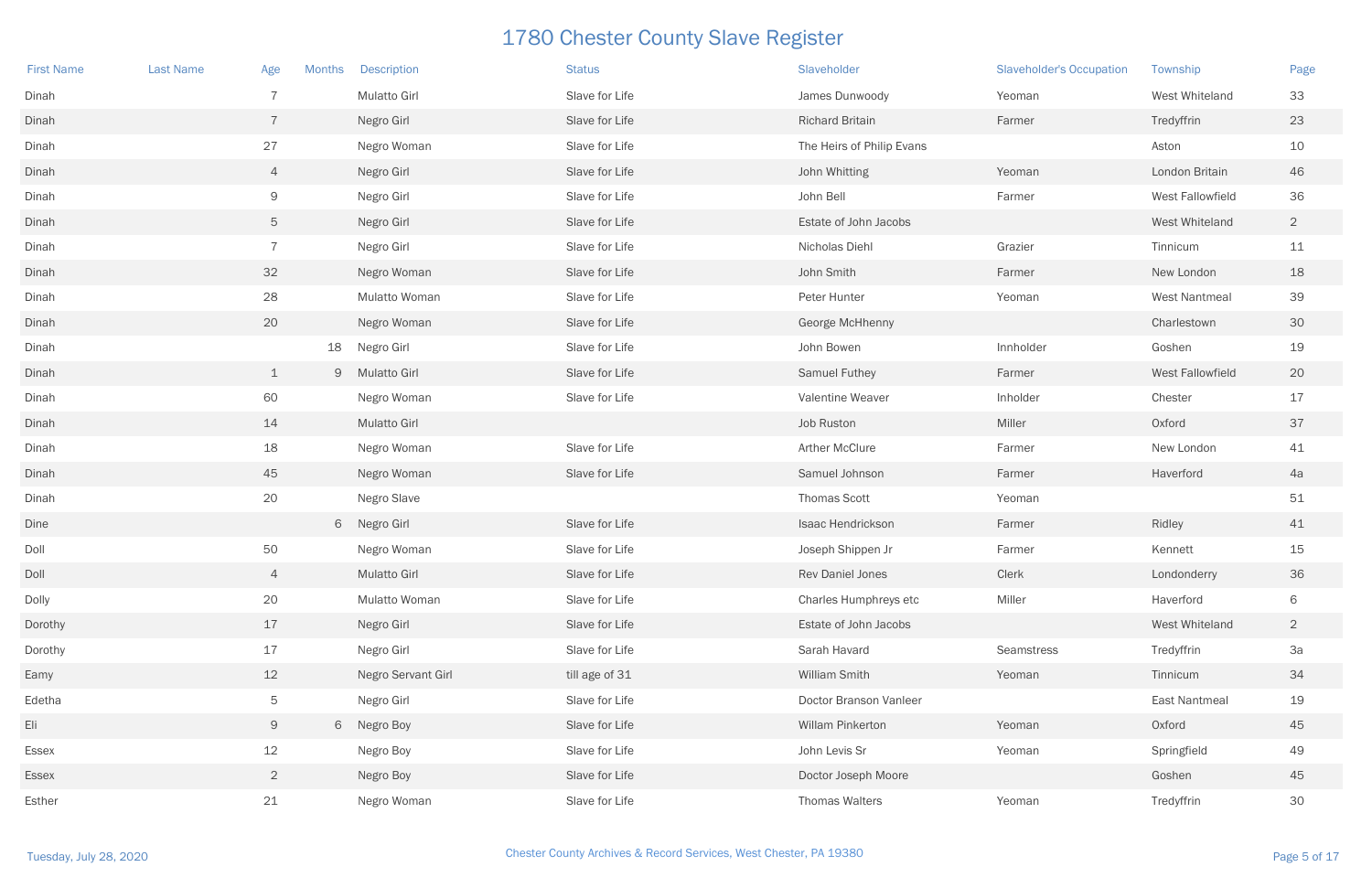| <b>First Name</b> | <b>Last Name</b> | Age            | Months | <b>Description</b>   | <b>Status</b>  | Slaveholder               | <b>Slaveholder's Occupation</b> | Township         | Page            |
|-------------------|------------------|----------------|--------|----------------------|----------------|---------------------------|---------------------------------|------------------|-----------------|
| Face              |                  | 11             |        | Negro Girl           | Slave for Life | Doctor Joseph Moore       |                                 | Goshen           | 45              |
| Fann              |                  | 10             |        | Negro Girl           | Slave for Life | James Hannum              | Inholder                        | West Marlborough | 48              |
| Fann              |                  | 10             |        | Negro Girl           | Slave for Life | John Crosby Jr            | Yeoman                          | Ridley           | 14              |
| Fanny             |                  |                | 13     | Mulatto Female Child | Slave for Life | Charles Humphreys etc     | Miller                          | Haverford        | 6               |
| Fanny             |                  | 15             |        | Negro Girl           | Slave for Life | Lewelin Davis             | Farmer                          | Charlestown      | 5               |
| Fanny             |                  | 14             |        | Negro Girl           | Slave for Life | John Knowles              |                                 | Ridley           | 34              |
| Flora             | Knox             | 10             |        | Negro Girl           | Slave for Life | <b>Samuel Levis</b>       | Papermaker                      | Springfield      | 47              |
| Flora             |                  | 12             |        | Negro Girl           | Slave for Life | Jacob Richards            | Yeoman                          | Aston            | 10              |
| Flora             |                  | $\perp$        |        | 2 Negro Girl         | Slave for Life | James McDowell            | Storekeeper                     | Oxford           | 24              |
| Flora             |                  | 22             |        | Negro Woman          | Slave for Life | Elizabeth Wallace         | Seamstress                      | West Caln        | 43              |
| Flora             |                  | 12             |        | <b>Mulatto Girl</b>  | Slave for Life | Job Ruston                | Miller                          | Oxford           | 37              |
| Flora             |                  | $\overline{7}$ |        | Negro Girl           | Slave for Life | Archibald Dick            |                                 | Lower Chichester | 6               |
| Flora             |                  | 33             |        | Negro Woman          | Slave for Life | Thomas Strawbridge        | Tanner                          | Londonderry      | 3a              |
| Fortune           |                  | 22             |        | Negro Boy            | Slave for Life | John Cuthbert             |                                 |                  | 16              |
| Francis           |                  |                |        | 8 Negro Male Child   | Slave for Life | <b>Alexander Morrison</b> | Blacksmith                      | New London       | 13              |
| Francis           |                  | 35             |        | Mulatto Man          | Slave for Life | John Telles               | Yeoman                          | East Fallowfield | 39              |
| Frank             |                  | 15             |        | Negro Boy            | Slave for Life | Caleb Davis, Esq          |                                 | Springfield      | 46              |
| Frank             |                  | $\overline{7}$ |        | Negro Boy            | Slave for Life | Evan Evans, Esq           |                                 | London Britain   | 25              |
| Frank             |                  | 12             |        | Negro Boy            | Slave for Life | Isaac Hendrickson         | Farmer                          | Ridley           | 41              |
| Frank             |                  | 10             |        | Negro Boy            | Slave for Life | John Levis Sr             | Yeoman                          | Springfield      | 49              |
| Freeman           |                  | 35             |        | Negro Man            | Slave for Life | <b>Richard Britain</b>    | Farmer                          | Tredyffrin       | 23              |
| Gabriel           | Moore            | 23             |        | Negro Man            | Slave for Life | Montgomery Kennedy        | Farmer                          | Londonderry      | $\overline{7}$  |
| George            |                  | $\overline{4}$ |        | Negro Boy            | Slave for Life | <b>William Starrett</b>   | Yeoman                          | East Nantmeal    | 4 <sub>b</sub>  |
| George            |                  | 75             |        | Negro Man            | Slave for Life | William Moore, Esq        |                                 | Charlestown      | 8               |
| George            |                  | 23             |        | Mulatto Man          | Slave for Life | William Moore, Esq        |                                 | Charlestown      | 8               |
| George            |                  | 17             |        | <b>Mulatto Boy</b>   | Slave for Life | Job Ruston                | Miller                          | Oxford           | 37              |
| George            |                  | $\mathcal{S}$  |        | Negro Boy            | Slave for Life | Rev James Anderson        |                                 | Middletown       | $7\overline{ }$ |
| George            |                  | 14             |        | Negro Boy            | Slave for Life | David Wiley               | Farmer                          | London Grove     | 47              |
| George            |                  |                |        | 9 Negro Child        | Slave for Life | <b>Thomas Potts</b>       |                                 | Coventry         | $\perp$         |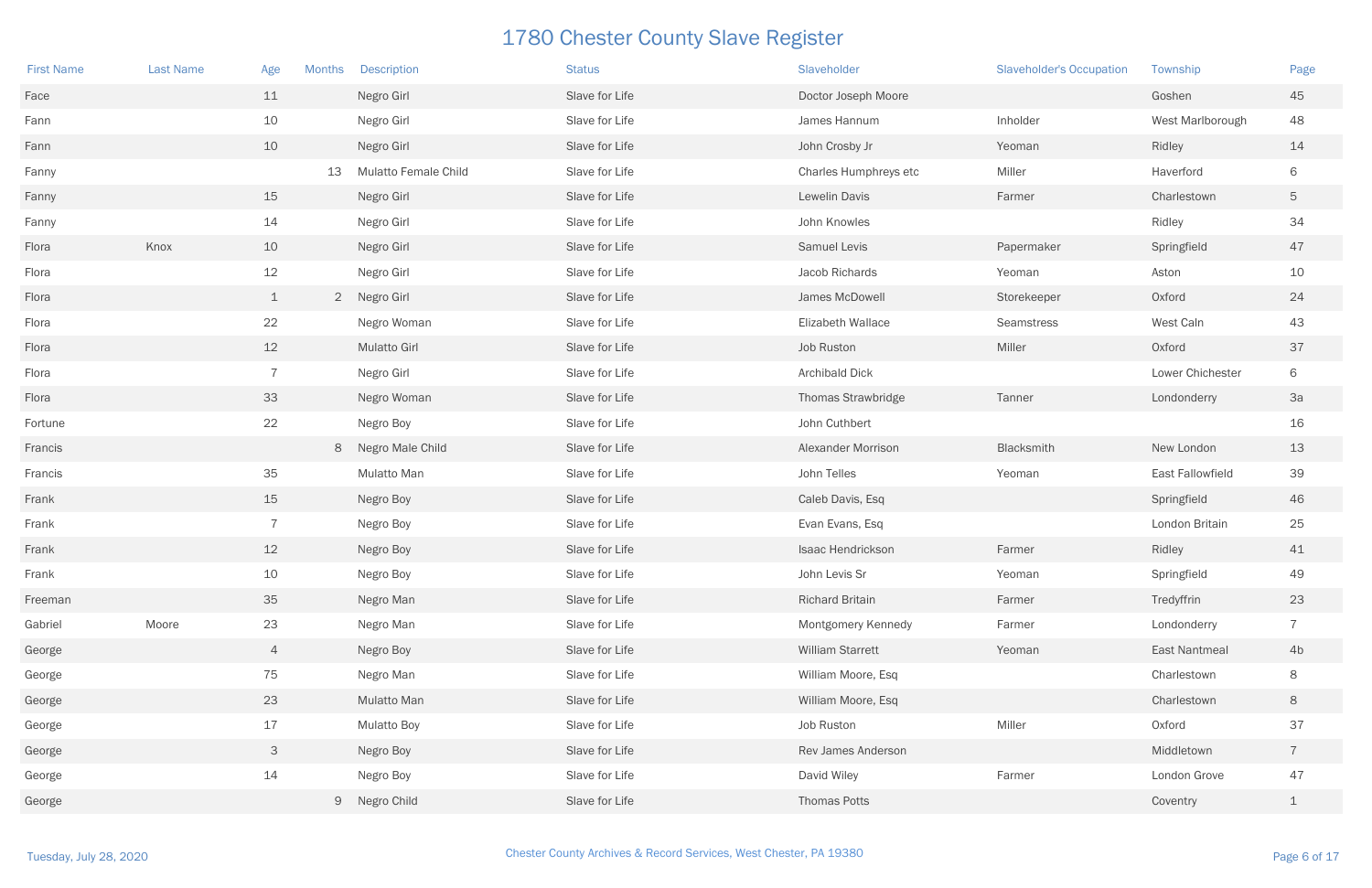| <b>First Name</b> | <b>Last Name</b> | Age<br><b>Months</b> | <b>Description</b>   | <b>Status</b>      | Slaveholder                   | <b>Slaveholder's Occupation</b> | Township         | Page           |
|-------------------|------------------|----------------------|----------------------|--------------------|-------------------------------|---------------------------------|------------------|----------------|
| George            |                  | 22                   | Negro Man            | Slave for Life     | Joseph Strawbridge            | Farmer                          | Londonderry      | 23             |
| George            |                  | 52                   | Negro Man            | Slave for Life     | Ann Morton                    | Farmer                          | Ridley           | 24             |
| George            |                  | 15                   | Negro Boy            | Slave for Life     | <b>Doctor Bernard Vanleer</b> |                                 | Marple           | 25             |
| George            |                  | $5\phantom{.0}$      | Negro Boy            | Slave for Life     | Thomas Evans                  | Yeoman                          | Uwchland         | 42             |
| Glasco            |                  | 10                   | Negro Boy            | Slave for Life     | Hermon Skyles                 | Farmer                          | West Caln        | 35             |
| Grace             |                  | $\mathcal{S}$        | Negro Girl           | Slave for Life     | John Evans, Esq               |                                 | London Britain   | 22             |
| Grace             |                  | 8                    | 2 Negro Girl         | Slave for Life     | Willam Pinkerton              | Yeoman                          | Oxford           | 45             |
| Gregg             |                  | 19                   | Negro Man            | Slave for Life     | <b>Richard Richardson</b>     | Farmer                          | East Whiteland   | 3 <sub>b</sub> |
| Hager             |                  | 30                   | Negro Woman          | Slave for Life     | James Henderson               | Yeoman                          | East Nantmeal    | 5              |
| Hagor             |                  | 23                   | Negro Woman          | Slave for Life     | <b>Gilbert Gibbs</b>          | Farmer                          | West Caln        | 35             |
| Han               |                  | 12                   | Negro Girl           | Slave for Life     | James Boyd, Esq               |                                 |                  | 20             |
| Hannah            |                  | $\overline{7}$       | Negro Girl           | Slave for Life     | Ann Morton                    | Farmer                          | Ridley           | 24             |
| Hannah            |                  | 16                   | Negro Servant Girl   | til age of 31      | <b>Harvey Lewis</b>           | Yeoman                          | Ridley           | 51             |
| Hannah            |                  | 25                   | <b>Mulatto Woman</b> | a servant until 31 | <b>Alexander McKinley</b>     | Yeoman                          | Pikeland         | 38             |
| Hannah            |                  | 34                   | Negro Woman          | Slave for Life     | Captain William Allison       |                                 | East Caln        | 21             |
| Hannah            |                  | $\mathcal{S}$        | Negro Girl           | Slave for Life     | William Poak                  | Farmer                          | West Nottingham  | 12             |
| Hannah            |                  | 12                   | Negro Girl           | Slave for Life     | John Bell                     | Farmer                          | West Fallowfield | 36             |
| Hannah            |                  | $\mathcal{S}$        | Negro Girl           | a servant until 31 | <b>Alexander McKinley</b>     | Yeoman                          | Pikeland         | 39             |
| Hannah            | Hall             | 44                   | <b>Mulatto Woman</b> | Slave for Life     | Joseph Park, Esq              |                                 | Sadsbury         | 35             |
| Hannah            |                  | $\mathcal{S}$        | Negro Girl           | Slave for Life     | James McDowell                | Storekeeper                     | Oxford           | 24             |
| Hannah            |                  | 19                   | Negro Woman          | Servant until 31   | George Lownes                 | Cutler                          | Springfield      | 50             |
| Hannah            |                  | 16                   | Negro Girl           | Slave for Life     | Joseph Shippen Jr             | Farmer                          | Kennett          | 15             |
| Hannah            |                  | 10                   | Negro Girl           | Slave for Life     | John Bell                     | Farmer                          | West Fallowfield | 37             |
| Hannah            |                  | 18                   | Negro Woman          | Slave for Life     | Thomas May                    |                                 |                  | 12             |
| Hannah            |                  | $\overline{7}$       | Negro Girl           | Slave for Life     | Thomas Strawbridge            | Tanner                          | Londonderry      | 3a             |
| Hannah            |                  | 9                    | Negro Girl           | Slave for Life     | Thomas Smith                  | Farmer                          | Ridley           | 29             |
| Harry             |                  | 6                    | Negro Boy            | Slave for Life     | John Levis Sr                 | Yeoman                          | Springfield      | 49             |
| Harry             |                  | 21                   | Negro Man            | Slave for Life     | <b>Richard Willing</b>        | Farmer                          | Haverford        | 21             |
| Herculas          |                  | $\overline{7}$       | Negro Boy            | Slave for Life     | David Cloyd, Esq              |                                 | East Whiteland   | 18             |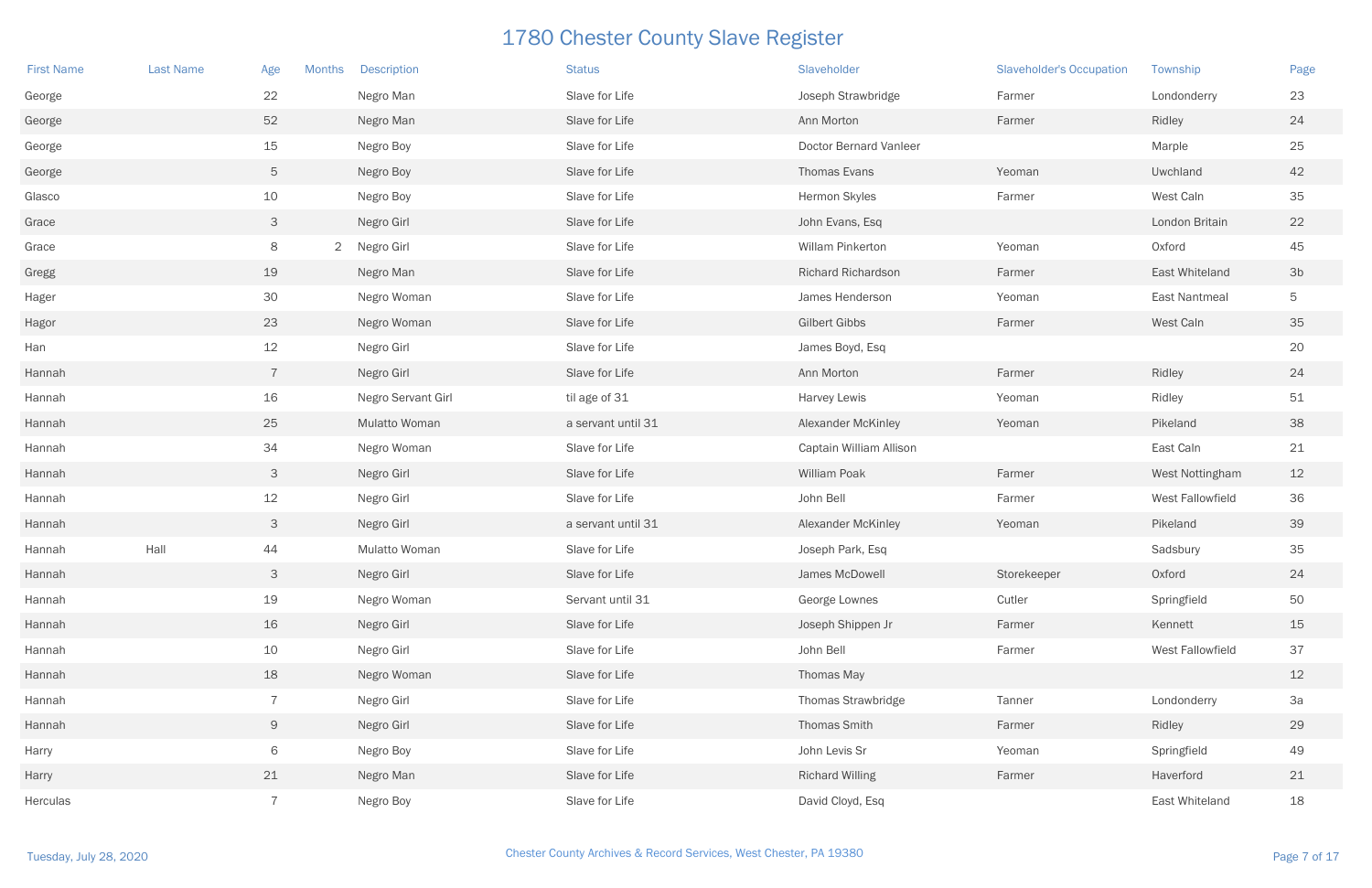| <b>First Name</b> | <b>Last Name</b> | Age<br>Months  | <b>Description</b> | <b>Status</b>                 | Slaveholder               | <b>Slaveholder's Occupation</b> | Township             | Page           |
|-------------------|------------------|----------------|--------------------|-------------------------------|---------------------------|---------------------------------|----------------------|----------------|
| Herculas          |                  | 17             | Negro Boy          | Slave for Life                | David Gill                | Blacksmith                      | East Caln            | 33             |
| Hess              |                  | 45             | Negro Man          | Slave for Life                | James McCamont            | Blacksmith                      |                      | 27             |
| Hick              |                  | $\mathcal{S}$  | Negro Girl         | Slave for Life                | Mark Wilcocks             | Papermaker                      | Concord              | 26             |
| Hyree             |                  | 9              | Negro Boy          | Slave for Life                | Moses Treago              | Farmer                          | <b>West Nantmeal</b> | 48             |
| Ireland           |                  | 70             | Negro Man          | Slave for Life                | John Evans, Esq           |                                 | London Britain       | 22             |
| Isaac             |                  | 20             | Negro Man          | Slave for Life                | John Macky, Esq           |                                 | New London           | 15             |
| Isaac             |                  | 6              | Negro Boy          | Slave for Life                | Thomas Cheyney, Esq       |                                 | Thornbury            | 17             |
| Ishmael           |                  | 25             | Negro Man          | Slave for Life                | Benjamin Thomas           | Farmer                          | Charlestown          | 3 <sub>b</sub> |
| Ishmael           |                  | 12             | Negro Boy          | Slave for Life                | Estate of John Jacobs     |                                 | West Whiteland       | 2 <sup>2</sup> |
| Ishmeal           |                  | 28             | Negro Man          | Slave for Life                | <b>Richard Willing</b>    | Farmer                          | Haverford            | 21             |
| Jack              |                  | 3              | 6 Mulatto Boy      | Slave for Life                | George Craig              | Clerk                           | <b>Marcus Hook</b>   | 11             |
| Jack              |                  | 60             | Negro Man          | Slave for Life                | Elias Brown               | Inholder                        | Charlestown          | 44             |
| Jack              |                  | $\overline{4}$ | Negro Boy          | a servant until 31            | <b>Alexander McKinley</b> | Yeoman                          | Pikeland             | 38             |
| Jack              |                  | 8              | Negro Boy          | Slave for Life                | James Graham Sr           | Yeoman                          | <b>West Nantmeal</b> | 27             |
| Jack              |                  | 15             | Negro Boy          | Slave for Life                | James Boyd, Esq           |                                 |                      | 20             |
| Jack              |                  | 25             | Negro Servant Man  | till he attains the age of 33 | Agness McPherson          | Farmer                          | Sadsbury             | 20             |
| Jack              |                  | 15             | Negro Boy          | Slave for Life                | Walter Hood               | Farmer                          | Oxford               | 15             |
| Jack              |                  | 60             | Negro Man          | Slave for Life                | John Quandril             | Weaver                          | Ridley               | 30             |
| Jack              |                  | 10             | Negro Boy          | Slave for Life                | Joseph Walker             | Yeoman                          | Lower Chichester     | 30             |
| Jack              |                  | 15             | Negro Boy          | Slave for Life                | Valentine Weaver          | Inholder                        | Chester              | $17\,$         |
| Jack (or Jake)    |                  | 11             | A Negro            | Slave for Life                | William Shearer           | Tanner                          | New London           | 44             |
| Jacob             |                  | 9              | Negro Boy          | Slave for Life                | <b>Robert Corry</b>       | Yeoman                          |                      | 45             |
| Jacob             |                  | 6              | 4 Mulatto Boy      | Slave for Life                | Morton Morton             | Yeoman                          | Ridley               | 47             |
| Jam               |                  | $\mathcal{S}$  | Negro Boy          | Slave for Life                | Thomas Lunn               | Innholder                       | London Britain       | 46             |
| Jam               |                  | 28             | Indian Servant Man | until age of 31               | Abel Hodgson              | Farmer                          | East Nottingham      | 38             |
| James             |                  | 9              | Negro Boy          | Slave for Life                | Alexander McCalla         | Innholder                       | Charlestown          | 29             |
| James             |                  | 26             | Negro Man          | Slave for Life                | <b>Samuel Price</b>       | Farmer                          | Lower Chichester     | 43             |
| James             | Knox             | 18             | Negro Boy          | Slave for Life                | Samuel Levis              | Papermaker                      | Springfield          | 47             |
| James             |                  | 25             | Negro Man          | Slave for Life                | <b>Andrew McAntier</b>    | Yeoman                          | New Garden           | 9              |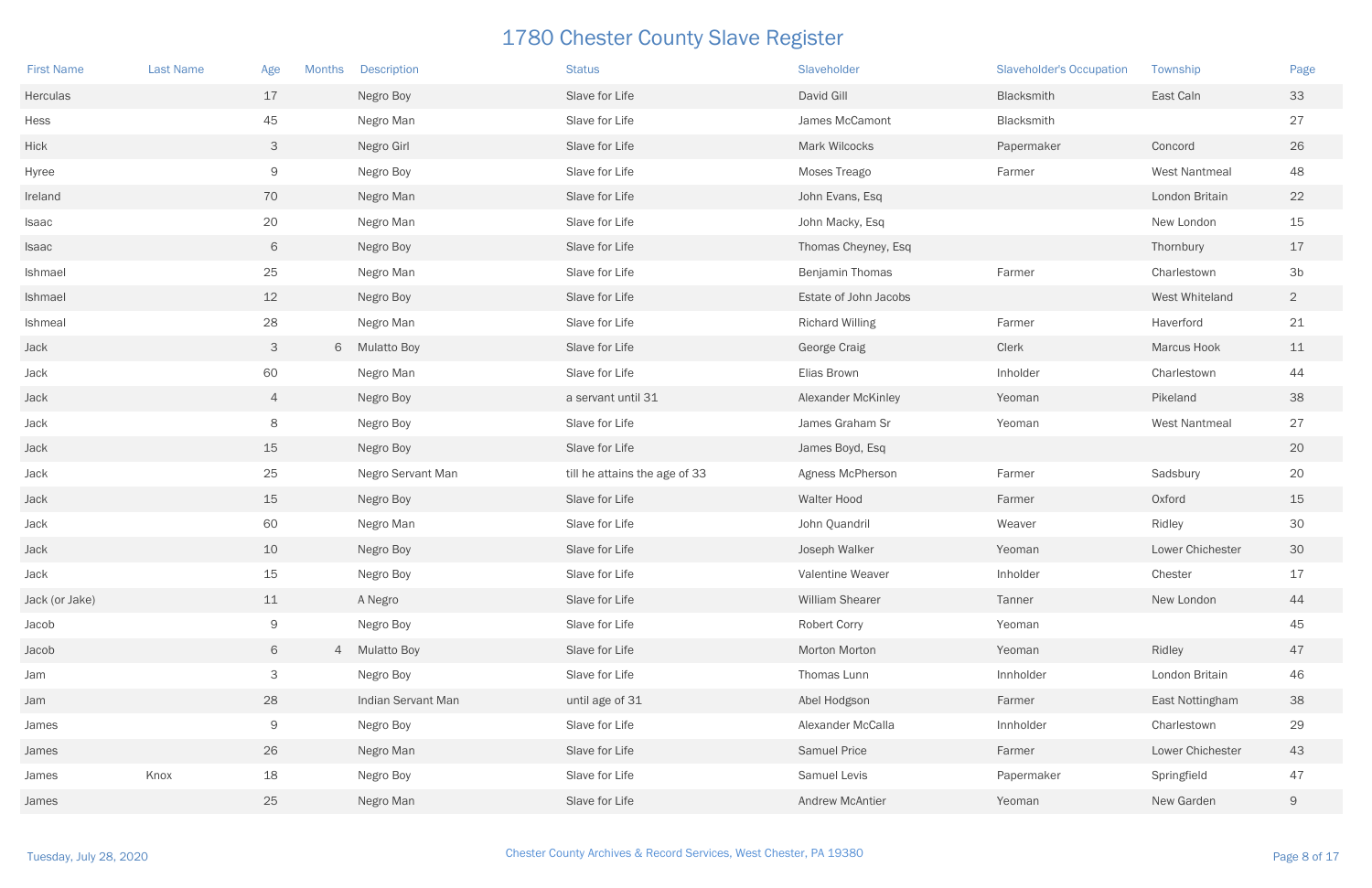| <b>First Name</b> | <b>Last Name</b> | Age<br><b>Months</b> | <b>Description</b>   | <b>Status</b>         | Slaveholder             | <b>Slaveholder's Occupation</b> | Township                | Page           |
|-------------------|------------------|----------------------|----------------------|-----------------------|-------------------------|---------------------------------|-------------------------|----------------|
| James             |                  | 21                   | Negro Servant Man    | til age of 31         | <b>Harvey Lewis</b>     | Yeoman                          | Ridley                  | 51             |
| Jane              |                  | 19                   | Negro Woman          | Slave for Life        | David Correy            | Farmer                          | New London              | 43             |
| Jane              |                  | 50                   | Negro Woman          | Slave for Life        | William Bodley          | Yeoman                          | Charlestown             | 5              |
| Jane              |                  | 8                    | Negro Girl           | Slave for Life        | John Knowles            |                                 | Ridley                  | 34             |
| Janet             |                  | $\overline{5}$       | Negro Girl           | Slave for Life        | William Poak            | Farmer                          | West Nottingham         | 12             |
| Jean              |                  | $\perp$              | Female Negro Child   | Slave for Life        | Rev William Foster      |                                 | Sadsbury                | 25             |
| Jean              |                  | 8                    | Negro Girl           | Slave for Life        | Walter Hood             | Farmer                          | Oxford                  | 15             |
| <b>Jeffrey</b>    |                  | 27                   | Negro Man            | Slave for Life        | Sarah Havard            | Seamstress                      | Tredyffrin              | 3a             |
| Jeffrey           |                  | 14                   | Negro Boy            | Slave for Life        | <b>Sketchley Morton</b> | Grazier                         | Ridley                  | 24             |
| Jehu              |                  | 9                    | Negro Boy            | Slave for Life        | Doctor Joseph Moore     |                                 | Goshen                  | 45             |
| Jesse             |                  | $\overline{7}$       | Negro Boy            | Slave for Life        | Richard Richardson      | Farmer                          | East Whiteland          | 3 <sub>b</sub> |
| Jesse             |                  | 13                   | Negro Boy            | Slave for Life        | John Miller             | Yeoman                          | Tinnicum                | 34             |
| Jim               |                  | 40                   | Negro Man            | Slave for Life        | <b>Patrick Power</b>    | Farmer                          | East Nottingham         | 16             |
| Jim               |                  | 8                    | <b>Mulatto Boy</b>   | Slave for Life        | Samuel Johnson          | Farmer                          | Haverford               | 4a             |
| Jim               |                  | 20                   | Negro Man            | Slave for Life        | <b>Thomas Smith</b>     | Farmer                          | Ridley                  | 29             |
| Jim               |                  | $\overline{2}$       | 6 Mulatto Boy        | Slave for Life        | Job Ruston              | Miller                          | Oxford                  | 37             |
| Jince             |                  | $\Theta$             | Negro Girl           | Slave for Life        | James Boyd, Esq         |                                 |                         | 20             |
| Jinn              |                  | 20                   | <b>Mulatto Woman</b> | Slave for Life        | Samuel Futhey           | Farmer                          | West Fallowfield        | 20             |
| Jinn              |                  | 21                   | Negro Woman          | Slave for Life        | Captain Edward Vernon   | Inholder                        | Chester                 | 14             |
| Joe               |                  | 10                   | Negro Boy            | Slave for Life        | Walter Hood             | Farmer                          | Oxford                  | 15             |
| Joe               |                  | $\overline{5}$       | 6 Mulatto Boy        | Slave for Life        | Samuel Johnson          | Farmer                          | Haverford               | 4a             |
| Joe               |                  | $\overline{4}$       | <b>Mulatto Boy</b>   | Servant til age of 31 | <b>Samuel Price</b>     | Farmer                          | Lower Chichester        | 43             |
| Joe               |                  | $5\phantom{.0}$      | Negro Boy            | Slave for Life        | Rev James Anderson      |                                 | Middletown              | $\overline{7}$ |
| Joe               |                  | 13                   | Negro Boy            | Slave for Life        | <b>Caleb Phipps</b>     | Miller                          | <b>East Fallowfield</b> | 14             |
| Joe               |                  | 16                   | Negro Boy            | Slave for Life        | <b>William Shearer</b>  | Tanner                          | New London              | 44             |
| Joe               |                  | 15                   | Negro Boy            | Slave for Life        | <b>Hester Kortright</b> | Gentlewoman                     | Haverford               | 40             |
| Joe               |                  | 60                   | Negro Man            | Slave for Life        | Valentine Weaver        | Inholder                        | Chester                 | 17             |
| Joe               |                  | 9                    | Negro Boy            | Slave for Life        | <b>Philip Tanner</b>    | Fuller                          | East Nottingham         | 9              |
| John              |                  | 6                    | 4 Mulatto Boy        | Slave for Life        | Morton Morton           | Yeoman                          | Ridley                  | 47             |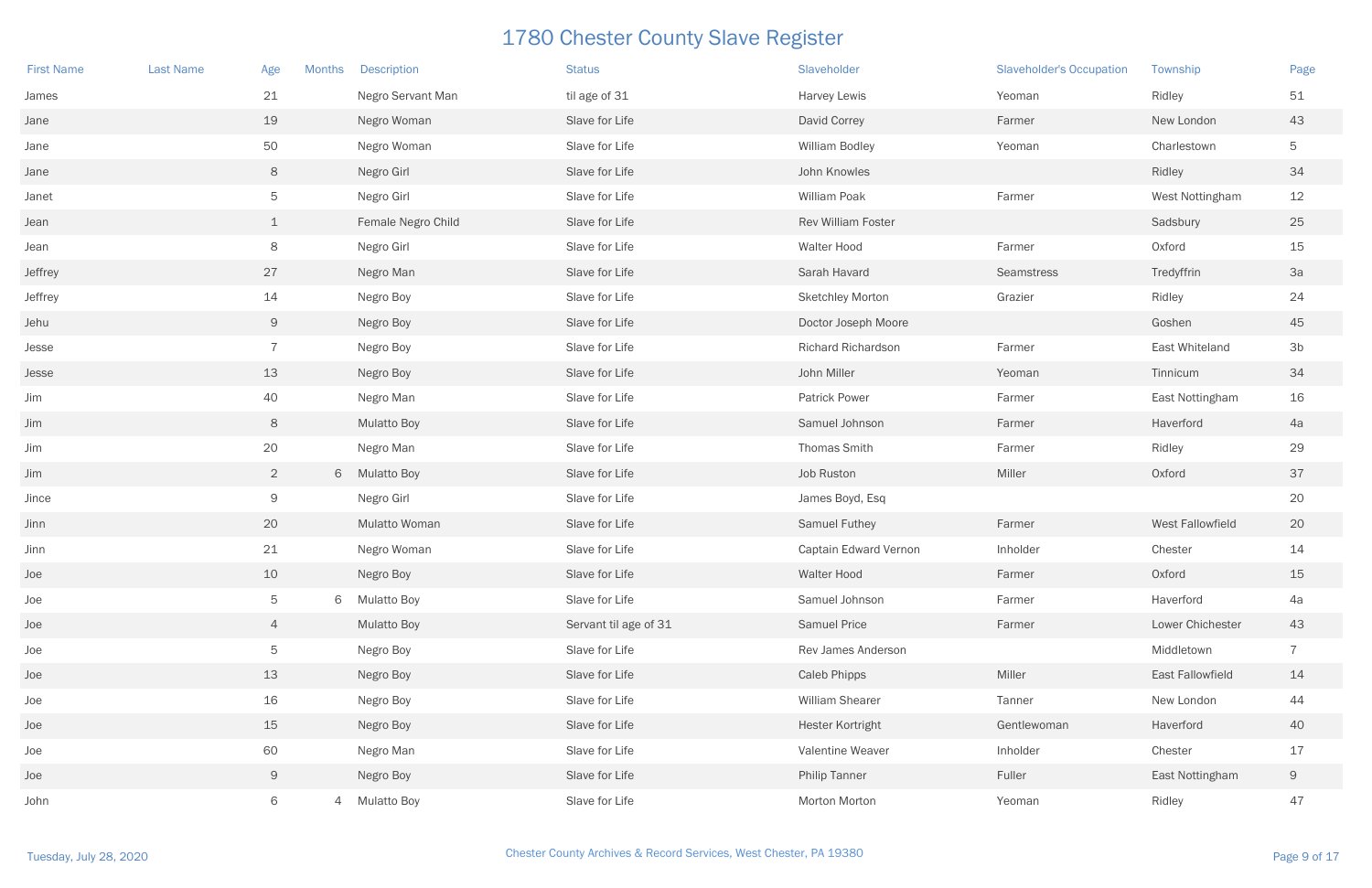| <b>First Name</b> | <b>Last Name</b> | Age<br><b>Months</b> | <b>Description</b>  | <b>Status</b>  | Slaveholder             | <b>Slaveholder's Occupation</b> | Township             | Page           |
|-------------------|------------------|----------------------|---------------------|----------------|-------------------------|---------------------------------|----------------------|----------------|
| Jos               |                  | $5\phantom{.0}$      | Negro Boy           | Slave for Life | Isaac Hendrickson       | Farmer                          | Ridley               | 41             |
| Joseph            |                  | 36                   | Negro Man           | Slave for Life | John Bell               | Farmer                          | West Fallowfield     | 36             |
| Joshua            |                  | $\overline{4}$       | Negro Boy           | Slave for Life | David Hays              | Farmer                          | Oxford               | 43             |
| Jude              |                  | 16                   | Negro Girl          | Slave for Life | John McBeth             | Blacksmith                      | East Nottingham      | 12             |
| Jude              |                  | 15                   | Negro Girl          | Slave for Life | David Moore             | Farmer                          | West Nottingham      | 15             |
| Jude              | Leiper           | 13                   | Negro Girl          | Slave for Life | Montgomery Kennedy      | Farmer                          | Londonderry          | $\overline{7}$ |
| Jude              |                  | 13                   | Negro Girl          | Slave for Life | Benjamin Rice           | Grazier                         | Tinnicum             | 19             |
| Jude              |                  | 6                    | Negro Girl          | Slave for Life | John Taylor             | Grazier                         | Tinnicum             | 19             |
| Judge             |                  | 19                   | Negro Man           | Slave for Life | Thomas Bull             | Iron Master                     | <b>East Nantmeal</b> | 4 <sub>b</sub> |
| Judith            |                  | 20                   | Negro Woman         | Slave for Life | Ann Havard              | Seamstress                      | Tredyffrin           | 3a             |
| Judy              |                  | 25                   | Mulatto Woman       | Slave for Life | Charles Humphreys etc   | Miller                          | Haverford            | 6              |
| Julie             |                  | 11                   | Negro Girl          | Slave for Life | James Moore, Esq        |                                 | West Nantmeal        | 21             |
| Jupetor           |                  | 16                   | Negro Boy           | Slave for Life | Joseph Park, Esq        |                                 | Sadsbury             | 35             |
| Jym               |                  | 30                   | Negro Man           | Slave for Life | Jacob Richards          | Yeoman                          | Aston                | 10             |
| Jym               |                  | 65                   | Negro Man           | Slave for Life | Captain Edward Vernon   | Inholder                        | Chester              | 14             |
| Kassee            |                  | 13                   | Negro Girl          | Slave for Life | <b>Richard Baker</b>    | Yeoman                          | Middletown           | 10             |
| Kate              |                  | 9                    | Negro Girl          | Slave for Life | Joseph Darlington       | Tanner                          | <b>West Nantmeal</b> | 29             |
| Kate              |                  | 20                   | Mulatto Woman       | Slave for Life | Captain Edward Vernon   | Inholder                        | Chester              | 14             |
| Kit               |                  | 16                   | Negro Boy           | Slave for Life | John Bell               | Farmer                          | West Fallowfield     | 36             |
| Kitte             |                  | 12                   | <b>Mulatto Girl</b> | Slave for Life | Heirs of Samuel Kennedy |                                 | Pikeland             | 32             |
| Laurance          |                  | 28                   | Negro Man           | Slave for Life | James Moore, Esq        |                                 | <b>West Nantmeal</b> | 20             |
| Leah              |                  | 18                   | Negro Girl          | Slave for Life | <b>Philip Tanner</b>    | Fuller                          | East Nottingham      | 9              |
| Leah              |                  | 22                   | Negro Woman         | Slave for Life | David Wherry            | Yeoman                          | East Nottingham      | 9              |
| Leet              |                  | 13                   | Negro Girl          | Slave for Life | William Steel           | Yeoman                          |                      | 51             |
| Leith             |                  | $\mathcal{S}$        | Negro Male Child    | Slave for Life | William Moore, Esq      |                                 | Charlestown          | 8              |
| Leith             |                  | 30                   | Negro Man           | Slave for Life | William Moore, Esq      |                                 | Charlestown          | 8              |
| Lilley            |                  | 34                   | Negro Woman         | Slave for Life | <b>Richard Britain</b>  | Farmer                          | Tredyffrin           | 23             |
| Liz               |                  | 30                   | Negro Woman         | Slave for Life | Morton Morton           | Yeoman                          | Ridley               | 46             |
| Liz               |                  | 13                   | Negro Girl          | Slave for Life | Lewis Tremble           | Yeoman                          | Ridley               | 48             |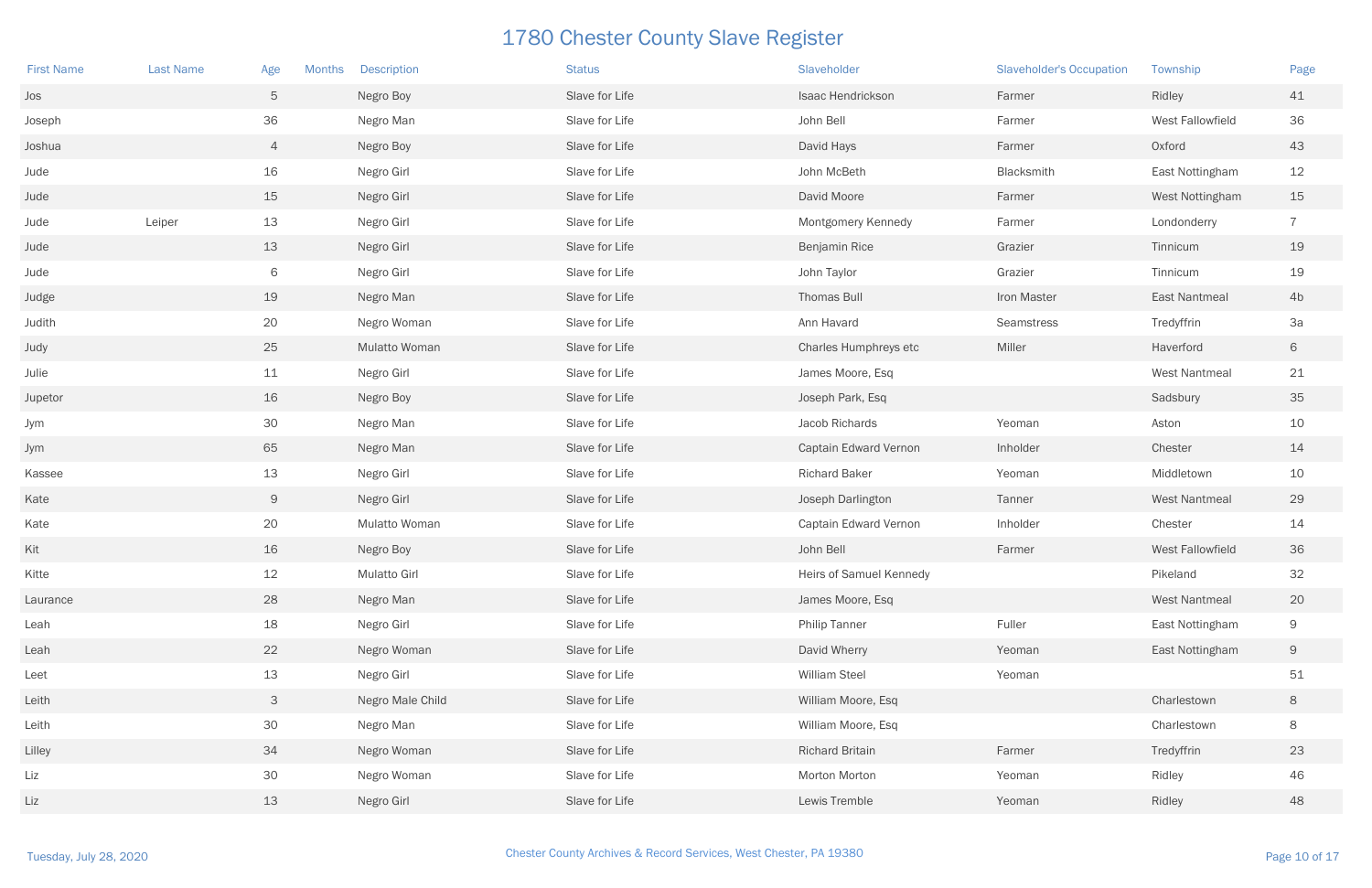| <b>First Name</b> | <b>Last Name</b> | Age<br>Months   |   | <b>Description</b>  | <b>Status</b>  | Slaveholder             | <b>Slaveholder's Occupation</b> | Township             | Page |
|-------------------|------------------|-----------------|---|---------------------|----------------|-------------------------|---------------------------------|----------------------|------|
| Lizey             |                  | $\mathsf 9$     |   | Negro Girl          | Slave for Life | Thomas Cheyney, Esq     |                                 | Thornbury            | 17   |
| Luce              |                  | 14              |   | Negro Girl          | Slave for Life | Thomas Wilcocks         |                                 | Concord              | 26   |
| Luce              |                  | 21              |   | Negro Woman         | Slave for Life | Anthony Pritchard       | Yeoman                          | Charlestown          | 31   |
| Lucia             |                  | 10              |   | <b>Mulatto Girl</b> | Slave for Life | Heirs of Samuel Kennedy |                                 | Pikeland             | 32   |
| Lucy              |                  | 14              |   | Negro Girl          | Slave for Life | Joseph Park, Esq        |                                 | Sadsbury             | 35   |
| Luke              |                  | $8\phantom{1}$  |   | Negro Boy           | Slave for Life | Mark Wilcocks           | Papermaker                      | Concord              | 26   |
| Lydia             |                  | 19              |   | Negro Woman         | Slave for Life | Alexander Morrison      | Blacksmith                      | New London           | 13   |
| Lydia             |                  | 14              |   | Negro Girl          | Slave for Life | John F McClenachan      | Cooper                          | Londonderry          | 50   |
| Lydia             |                  | 20              |   | Negro Woman         | Slave for Life | Thomas Evans            | Yeoman                          | Uwchland             | 42   |
| Margaret          |                  | 12              |   | Negro Girl          | Slave for Life | <b>Robert Corry</b>     | Yeoman                          |                      | 45   |
| Margery           |                  | $\overline{2}$  | 6 | Negro Girl          | Slave for Life | <b>Mary Garrett</b>     | Farmer                          | Goshen               | 28   |
| Maria             |                  | 29              |   | Negro Woman         | Slave for Life | William Poak            | Farmer                          | West Nottingham      | 12   |
| Mary              |                  | 6               |   | Negro Girl          | Slave for Life | William Moore, Esq      |                                 | Charlestown          | 8    |
| Meely             |                  | 35              |   | Negro Woman         | Slave for Life | Doctor Branson Vanleer  |                                 | East Nantmeal        | 19   |
| Milford           |                  | 4               |   | Negro Boy           | Slave for Life | John Levis Sr           | Yeoman                          | Springfield          | 49   |
| Milford           |                  | 58              |   | Negro Man           | Slave for Life | Samuel Smith            | Yeoman                          | Darby                | 40   |
| Mill              |                  | $\Theta$        |   | Negro Girl          | Slave for Life | <b>Thomas Maffett</b>   | Yeoman                          | East Nottingham      | 16   |
| Milla             |                  | 18              |   | Negro Woman         | Slave for Life | <b>Margaret Hays</b>    | <b>Seamstress</b>               | Oxford               | 15   |
| Moll              |                  | 34              |   | Negro Woman         | Slave for Life | <b>Thomas Potts</b>     |                                 | Coventry             | 1    |
| Molly             |                  | 42              |   | Negro Woman         | Slave for Life | <b>Richard Willing</b>  | Farmer                          | Haverford            | 21   |
| Moses             |                  | 12              |   | Negro Boy           | Slave for Life | Lewis Gronow            | Yeoman                          | Tredyffrin           | 4a   |
| Nan               |                  | 11              |   | Negro Girl          | Slave for Life | <b>Patrick Power</b>    | Farmer                          | East Nottingham      | 16   |
| Nance             |                  | $5\phantom{.0}$ |   | Negro Girl          | Slave for Life | William Smith           | Yeoman                          | Tinnicum             | 34   |
| Nance             |                  | 36              |   | Negro Woman         | Slave for Life | Isaac Hendrickson       | Farmer                          | Ridley               | 41   |
| Nance             |                  | $\overline{7}$  |   | Mulatto Girl        | Slave for Life | William Richards        | Yeoman                          | West Whiteland       | 12   |
| Nance             |                  | 14              |   | Negro Girl          | Slave for Life | James Graham Sr         | Yeoman                          | <b>West Nantmeal</b> | 27   |
| Nance             |                  | 6               |   | Negro Girl          | Slave for Life | David Wilson            | Yeoman                          | Tredyffrin           | 29   |
| Nancy             |                  | 6               |   | Negro Girl          | Slave for Life | James Reed              | Farmer                          | New London           | 32   |
| Nancy             |                  | 44              |   | Negro Woman         | Slave for Life | Charles Humphreys etc   | Miller                          | Haverford            | 6    |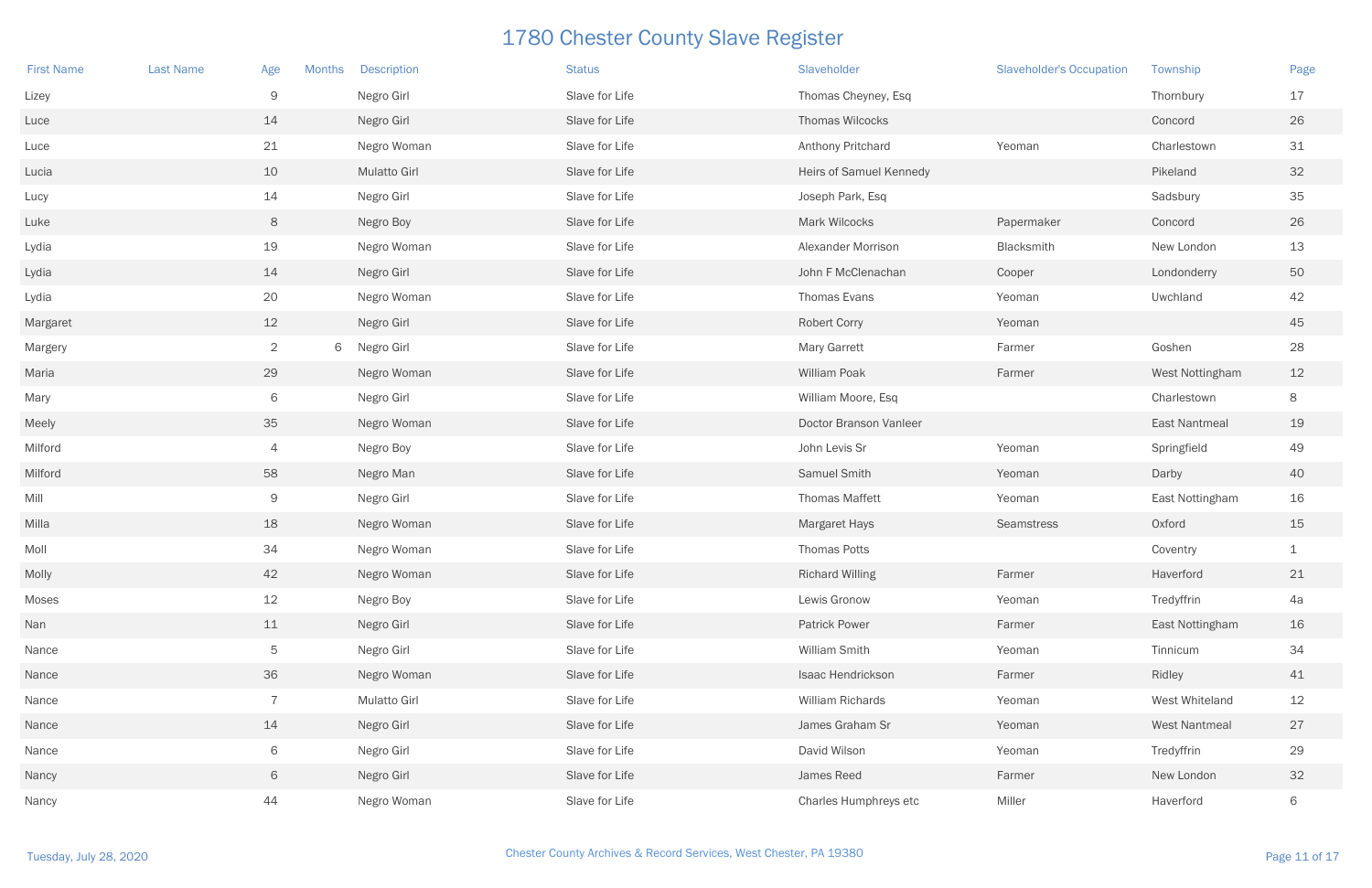| <b>First Name</b> | <b>Last Name</b> | Age<br><b>Months</b> |    | <b>Description</b> | <b>Status</b>  | Slaveholder               | <b>Slaveholder's Occupation</b> | Township             | Page           |
|-------------------|------------------|----------------------|----|--------------------|----------------|---------------------------|---------------------------------|----------------------|----------------|
| Nanny             |                  | $\perp$              |    | Negro Female Child | Slave for Life | William Moore, Esq        |                                 | Charlestown          | 8              |
| Nanny             |                  | 70                   |    | Negro Woman        | Slave for Life | Charles Humphreys etc     | Miller                          | Haverford            | 5              |
| Nanny             |                  | 21                   |    | Negro Woman        | Slave for Life | John Whitting             | Yeoman                          | London Britain       | 46             |
| Nanny             |                  | 78                   |    | Negro Woman        | Slave for Life | John Evans, Esq           |                                 | London Britain       | 22             |
| Ned               |                  | 9                    |    | Negro Boy          | Slave for Life | <b>Thomas Strawbridge</b> | Tanner                          | Londonderry          | 3a             |
| Ned               |                  | 6                    |    | Negro Boy          | Slave for Life | David Hays                | Farmer                          | Oxford               | 43             |
| Ned               |                  | 14                   |    | <b>Mulatto Boy</b> | Slave for Life | James Hannah              | Farmer                          | <b>West Nantmeal</b> | 40             |
| Nees              | Cooper           | 20                   |    | Negro Man          | Slave for Life | Andrew Gibson             | Fuller                          | West Fallowfield     | 48             |
| Nell              |                  | 25                   |    | Mulatto Woman      | Slave for Life | Job Ruston                | Miller                          | Oxford               | 37             |
| Nelly             |                  | 22                   |    | Negro Woman        | Slave for Life | Rebecca Grace             | Seamstress                      | Coventry             | $\overline{2}$ |
| Oliver            |                  | 24                   |    | Negro Man          | Slave for Life | <b>Samuel Price</b>       | Farmer                          | Lower Chichester     | 43             |
| Paddy             |                  | 16                   |    | Negro Lad          | Slave for Life | Jonathan Hunter           | Yeoman                          | Edgemont             | 39             |
| Pathena           |                  | 41                   |    | Negro Woman        | Slave for Life | John Knowles              |                                 | Ridley               | 34             |
| Peet              |                  | $5\phantom{.0}$      |    | <b>Mulatto Boy</b> | Slave for Life | Jacob Richards            | Yeoman                          | Aston                | 10             |
| Peg               |                  | 23                   |    | Mulatto Woman      | Slave for Life | Lewis Tremble             | Yeoman                          | Ridley               | 48             |
| Peg               |                  | 30                   |    | Negro Woman        | Slave for Life | John Humphreys            | Tanner                          | Charlestown          | 44             |
| Peg               |                  | 27                   |    | Negro Woman        | Slave for Life | <b>Matthew Henderson</b>  |                                 | East Nottingham      | 11             |
| Pegg              |                  | 70                   |    | Negro Woman        | Slave for Life | Job Ruston                | Miller                          | Oxford               | 37             |
| Pegg              |                  | 30                   |    | Negro Woman        | Slave for Life | <b>Mark Wilcocks</b>      | Papermaker                      | Concord              | 26             |
| Pene              |                  | $\overline{2}$       |    | Negro Female Child | Slave for Life | Elizabeth Wallace         | Seamstress                      | West Caln            | 43             |
| Peter             |                  | 13                   |    | Negro Boy          | Slave for Life | Valentine Weaver          | Inholder                        | Chester              | $17$           |
| Peter             |                  | 24                   |    | Negro Man          | Slave for Life | Elisha Price, Esq         |                                 | Chester              | 17             |
| Peter             |                  | $\overline{7}$       |    | Negro Boy          | Slave for Life | Hugh Queen                | Farmer                          | Haverford            | 3 <sub>b</sub> |
| Peter             |                  | 55                   |    | Negro Man          | Slave for Life | Doctor John Davis         |                                 | Tredyffrin           | 5              |
| Peter             |                  | 36                   |    | Negro Man          | Slave for Life | Samuel Shaw               | Miller                          | Chester              | 33             |
| Peter             |                  | $\mathbf 1$          | 10 | <b>Mulatto Boy</b> | Slave for Life | Morton Morton             | Yeoman                          | Ridley               | 47             |
| Peter             |                  | $\overline{2}$       |    | <b>Mulatto Boy</b> | Slave for Life | Samuel Johnson            | Farmer                          | Haverford            | 4a             |
| Peter             |                  | 45                   |    | Negro Man          | Slave for Life | Alexander Johnston, Esq   |                                 | New London           | 42             |
| Peter             |                  | $\overline{4}$       |    | Negro Boy          | Slave for Life | Richard Richardson        | Farmer                          | East Whiteland       | 3 <sub>b</sub> |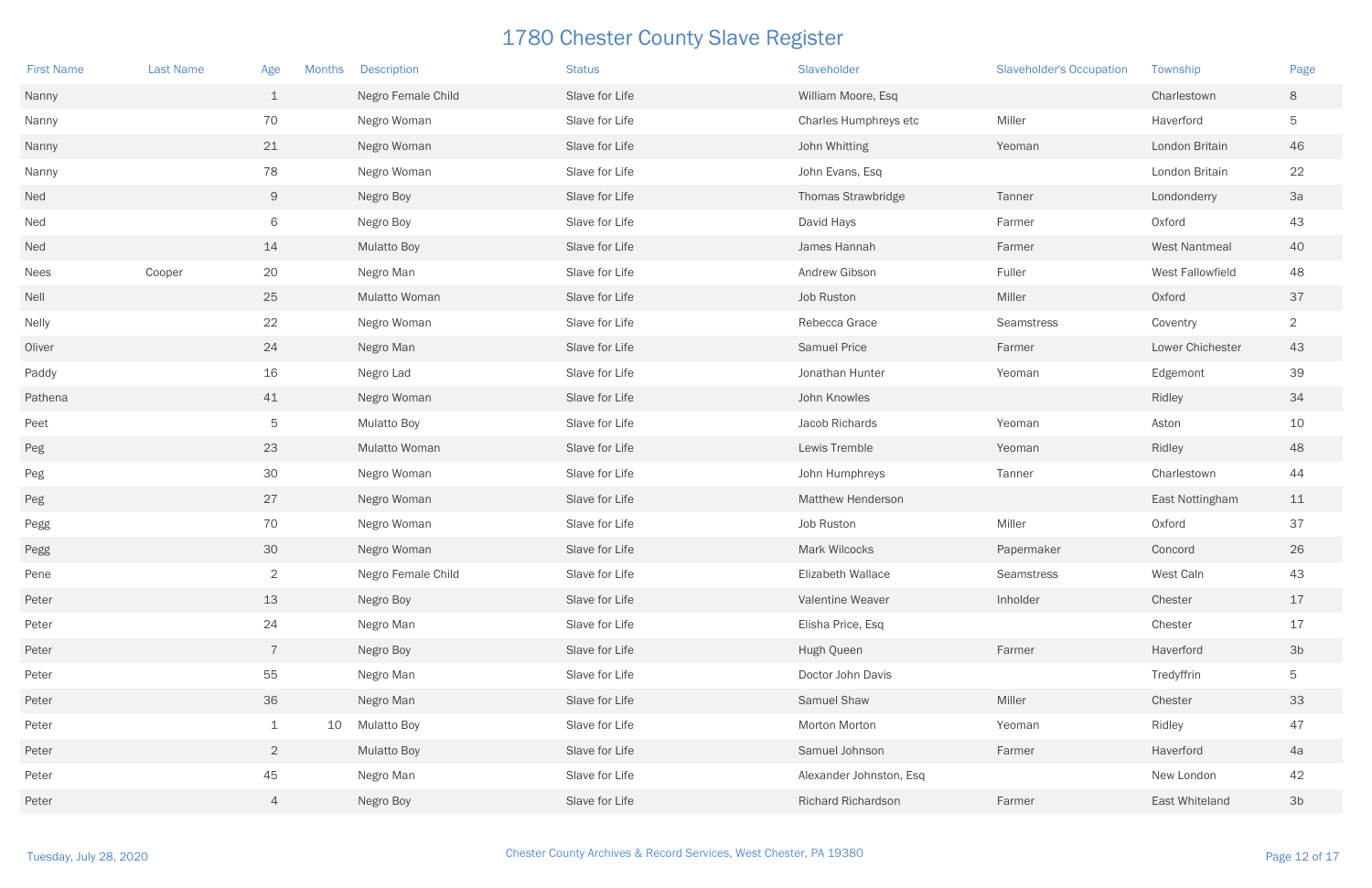| <b>First Name</b> | <b>Last Name</b> | Age<br><b>Months</b> |    | <b>Description</b>          | <b>Status</b>                 | Slaveholder           | <b>Slaveholder's Occupation</b> | Township             | Page           |
|-------------------|------------------|----------------------|----|-----------------------------|-------------------------------|-----------------------|---------------------------------|----------------------|----------------|
| Peter             |                  | 3                    |    | Negro Boy                   | Slave for Life                | William Reed          | Farmer                          | New London           | 32             |
| Peter             |                  | 17                   |    | Negro Boy                   | Slave for Life                | Thomas Potts          |                                 | Coventry             | $\mathbf{1}$   |
| Pheb              |                  | 22                   |    | Negro Woman                 | Slave for Life                | John Vanlasey         |                                 |                      | 27             |
| Phebe             |                  | 14                   |    | Negro Girl                  | Slave for Life                | John Evans, Esq       |                                 | London Britain       | 22             |
| Phebe             |                  | 32                   |    | Negro Woman                 | Slave for Life                | George Craig          | Clerk                           | <b>Marcus Hook</b>   | 11             |
| Phebe             |                  | 14                   |    | Negro Girl                  | Slave for Life                | Thomas Smith          | Farmer                          | Ridley               | 29             |
| Phebe             |                  | 13                   |    | Negro Girl                  | Slave for Life                | William Starrett      | Yeoman                          | East Nantmeal        | 4b             |
| Phebe             |                  | $8\phantom{1}$       |    | Negro Girl                  | Slave for Life                | Joseph Gibbons        | Inholder                        | Springfield          | 11             |
| Phebe             |                  | 40                   |    | Negro Woman                 | Slave for Life                | James Reed            | Farmer                          | New London           | 32             |
| Philip            |                  | 16                   |    | <b>Mulatto Boy</b>          | Slave for Life                | Joseph Hutchison      | Farmer                          | Londonderry          | 33             |
| Philip            |                  | 33                   |    | Negro Man                   | Slave for Life                | John Bowen            | Innholder                       | Goshen               | 18             |
| Philip            | Brown            | $\mathcal{S}$        |    | 9 Mulatto Servant Boy       | til age of 31                 | John Worrall          | Yeoman                          | Ridley               | 49             |
| Philis            |                  | 4                    |    | <b>Mulatto Girl</b>         | Slave for Life                | Doctor John McDowell  |                                 | New London           | 42             |
| Philis            |                  | $\mathcal{S}$        |    | Negro Girl                  | Slave for Life                | Jonathan Hunter       | Yeoman                          | Edgemont             | 39             |
| Philis            |                  | 30                   |    | Negro Woman                 | Slave for Life                | Jonathan Hunter       | Yeoman                          | Edgemont             | 39             |
| Phill             |                  | $\overline{7}$       |    | Negro Boy                   | Slave for Life                | George Craig          | Clerk                           | Marcus Hook          | 11             |
| Phillis           |                  | 21                   |    | Negro Woman                 | Slave for Life                | Joshua Way            | Yeoman                          | Thornbury            | 48             |
| Phillis           |                  | 14                   |    | Negro Girl                  | Slave for Life                | Rebecca Grace         | <b>Seamstress</b>               | Coventry             | $\overline{2}$ |
| Phillis           |                  | 27                   |    | Negro Woman                 | Slave for Life                | John Willson          | Yeoman                          | Tredyffrin           | 28             |
| Phillis           |                  | 29                   |    | Negro Woman                 | Slave for Life                | James Moore, Esq      |                                 | <b>West Nantmeal</b> | 20             |
| Phillis           |                  | 58                   |    | Negro Woman                 | Slave for Life                | Mary Withy            | Gentlewoman                     | Chester              | 13             |
| Phillis           |                  | 21                   |    | Mulatto Woman               | Slave for Life                | Hugh Queen            | Farmer                          | Haverford            | 3 <sub>b</sub> |
| Phillis           |                  | $\mathcal{S}$        |    | Negro Girl                  | Slave for Life                | Gilbert Gibbs         | Farmer                          | West Caln            | 35             |
| Phillis           |                  |                      | 18 | <b>Mulatto Female Child</b> | Slave for Life                | Thomas Walters        | Yeoman                          | Tredyffrin           | 30             |
| Phillis           |                  | 35                   |    | Negro Woman                 | Slave for Life                | Thomas May            |                                 |                      | 12             |
| Phillis           |                  | $8\phantom{1}$       |    | Negro Girl                  | Slave for Life                | Estate of John Jacobs |                                 | West Whiteland       | $\overline{2}$ |
| Phillis           |                  | 39                   |    | Negro Woman                 | Slave for Life                | John Bell             | Farmer                          | West Fallowfield     | 36             |
| Phineas           |                  | 17                   |    | <b>Mulatto Servant Boy</b>  | till he attains the age of 31 | <b>Richard Baker</b>  | Yeoman                          | Middletown           | 10             |
| Plato             |                  | 30                   |    | Negro Man                   | Slave for Life                | <b>Patrick Power</b>  | Farmer                          | East Nottingham      | 16             |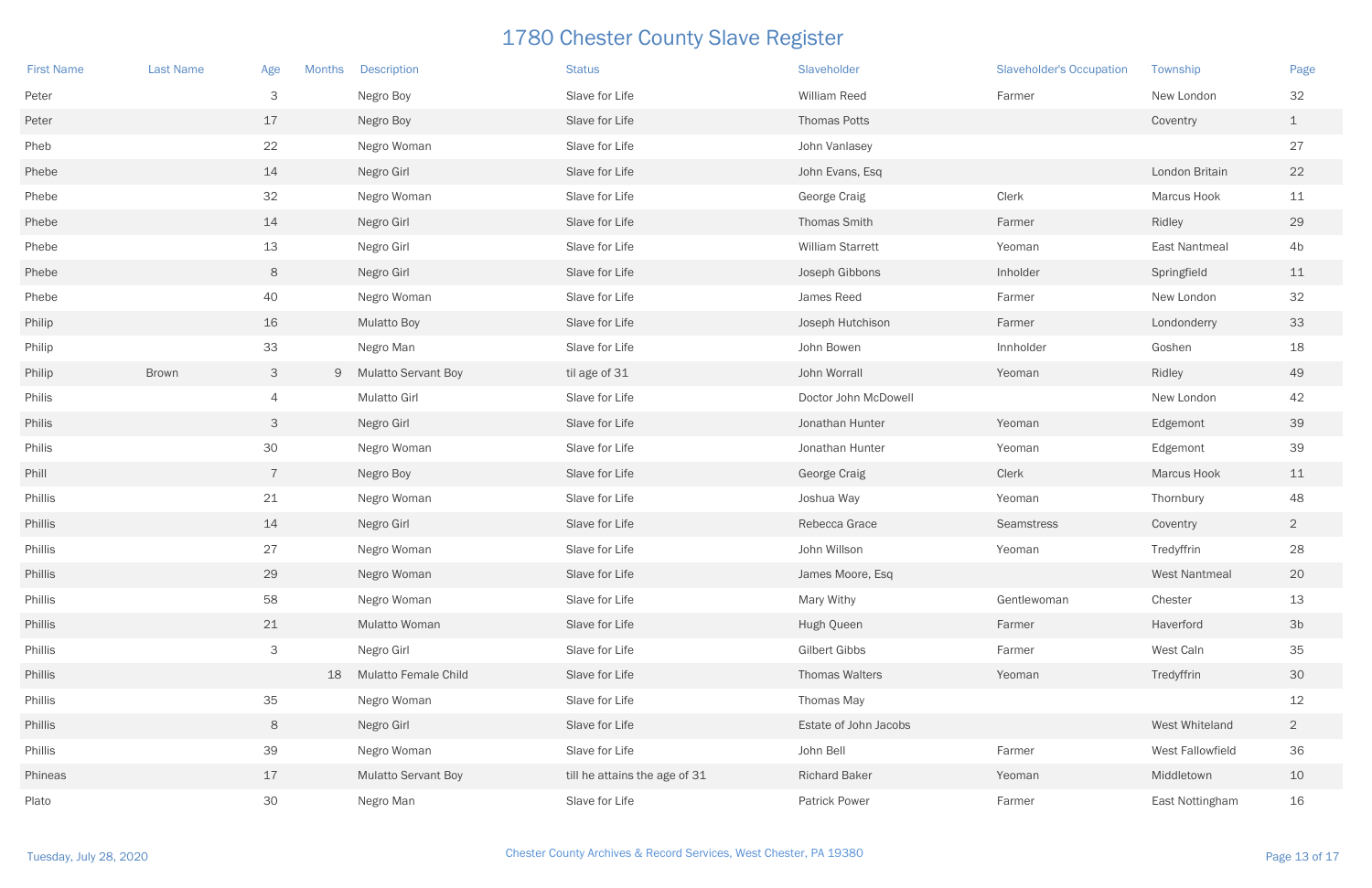| <b>First Name</b> | <b>Last Name</b> | Age            | <b>Months</b> | <b>Description</b>          | <b>Status</b>                                | Slaveholder               | <b>Slaveholder's Occupation</b> | Township        | Page           |
|-------------------|------------------|----------------|---------------|-----------------------------|----------------------------------------------|---------------------------|---------------------------------|-----------------|----------------|
| Plato             |                  | 3              |               | 5 Negro Boy                 | Slave for Life                               | <b>Patrick Power</b>      | Farmer                          | East Nottingham | 16             |
| Pleasant          |                  | 28             |               | Negro Woman                 | Slave for Life                               | <b>William Richards</b>   | Yeoman                          | West Whiteland  | 12             |
| Pol               |                  | 3              |               | Negro Girl                  | Slave for Life                               | Isaac Hendrickson         | Farmer                          | Ridley          | 41             |
| Pol               |                  | 25             |               | Negro Woman                 | Slave for Life                               | William Reed              | Farmer                          | New London      | 32             |
| Poleck            |                  | $\overline{7}$ |               | <b>Mulatto Boy</b>          | Slave for Life                               | John Vanlasey             |                                 |                 | 27             |
| Poll              |                  | 16             |               | <b>Mulatto Servant Girl</b> | till she attains the age of thirty one years | Hugh Queen                | Farmer                          | Haverford       | 3 <sub>b</sub> |
| Poll              |                  | 27             |               | Negro Woman                 | Slave for Life                               | <b>Rev Daniel Jones</b>   | Clerk                           | Londonderry     | 36             |
| Poll              |                  | 5              |               | Negro Girl                  | a servant until 31                           | <b>Alexander McKinley</b> | Yeoman                          | Pikeland        | 38             |
| Poll              |                  | 15             |               | <b>Mulatto Girl</b>         | Slave for Life                               | John Ogdon                | Yeoman                          | Springfield     | 50             |
| Polly             |                  | $\overline{7}$ |               | <b>Mulatto Girl</b>         | Slave for Life                               | John Cloyd                | Yeoman                          | Tredyffrin      | 18             |
| Pompey            |                  | 26             |               | Negro Man                   | Slave for Life                               | James Black               | Yeoman                          | Westtown        | $\overline{7}$ |
| Pompey            |                  | $\overline{5}$ |               | Negro Boy                   | Slave for Life                               | John Vanlasey             |                                 |                 | 27             |
| Pompy             |                  | 36             |               | Negro Man                   | Slave for Life                               | Captain William Allison   |                                 | East Caln       | 21             |
| Precilla          |                  | 51             |               | Negro Woman                 | Slave for Life                               | Estate of John Jacobs     |                                 | West Whiteland  | $\overline{2}$ |
| Prime             |                  | 12             |               | <b>Mulatto Boy</b>          | Slave for Life                               | John Cuthbert             |                                 |                 | 16             |
| Prince            |                  | 15             |               | Negro Boy                   | Slave for Life                               | <b>Thomas Maffett</b>     | Yeoman                          | East Nottingham | 16             |
| Prince            |                  | 55             |               | Negro Man                   | Slave for Life                               | Mark Wilcocks             | Papermaker                      | Concord         | 26             |
| Prude             |                  | 6              |               | Negro Girl                  | Slave for Life                               | Jonathan Hunter           | Yeoman                          | Edgemont        | 39             |
| Quash             |                  | 20             |               | Negro Man                   | Slave for Life                               | John Williams             | Yeoman                          | Tredyffrin      | 31             |
| Quintus           |                  | $\mathbf 5$    |               | Negro Boy                   | Slave for Life                               | John Power                | Farmer                          | East Nottingham | 8              |
| Rachael           |                  | 38             |               | Negro Woman                 | Slave for Life                               | Evan Evans, Esq           |                                 | London Britain  | 25             |
| Rachal            |                  | 15             |               | Negro Girl                  | Slave for Life                               | <b>Thomas Maffett</b>     | Yeoman                          | East Nottingham | 16             |
| Rachel            |                  | 15             |               | Negro Girl                  | Slave for Life                               | John Nice                 | Tanner                          | East Nantmeal   | 19             |
| Rachel            |                  | 4              |               | Negro Girl                  | Slave for Life                               | Rev Daniel Jones          | Clerk                           | Londonderry     | 36             |
| Rachel            |                  | 5              |               | Girl                        | Slave for Life                               | James McDowell            | Storekeeper                     | Oxford          | 24             |
| Rachel            |                  | 19             |               | Mulatto Girl                | Slave for Life                               | William Moore, Esq        |                                 | Charlestown     | 8              |
| Rago              |                  | 30             |               | Negro Man                   | Slave for Life                               | John Evans, Esq           |                                 | London Britain  | 22             |
| Rebecca           |                  | 23             |               | Mulatto Servant Woman       | til the age of 31                            | Lewis Davis               | Yeoman                          | Springfield     | 46             |
| Richard           |                  | 21             |               | Negro Man                   | Slave for Life                               | <b>Robert Corry</b>       | Yeoman                          |                 | 45             |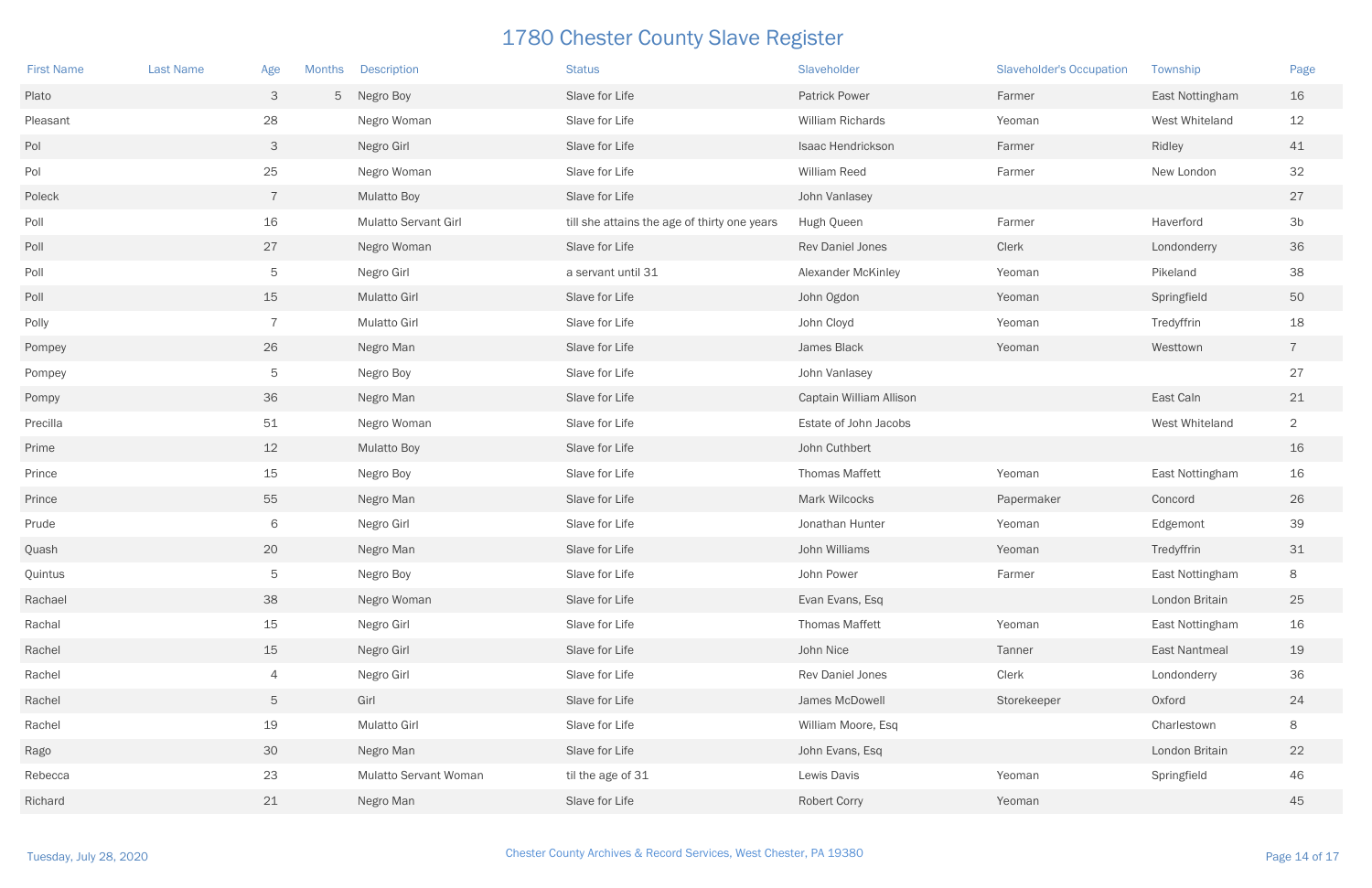| <b>First Name</b> | <b>Last Name</b> | Age            | <b>Months</b>  | <b>Description</b>          | <b>Status</b>                        | Slaveholder             | <b>Slaveholder's Occupation</b> | Township                | Page           |
|-------------------|------------------|----------------|----------------|-----------------------------|--------------------------------------|-------------------------|---------------------------------|-------------------------|----------------|
| Rina              |                  | 45             |                | <b>Mulatto Woman</b>        | Slave for Life                       | Heirs of Samuel Kennedy |                                 | Pikeland                | 32             |
| Rina              |                  | $\overline{4}$ |                | 6 Negro Girl                | Slave for Life                       | <b>Mary Garrett</b>     | Farmer                          | Goshen                  | 28             |
| Robin             |                  | 5              |                | Negro Boy                   | Slave for Life                       | <b>Richard Britain</b>  | Farmer                          | Tredyffrin              | 23             |
| Rose              |                  | 3              |                | Negro Girl                  | Slave for Life                       | Jacob Richards          | Yeoman                          | Aston                   | 10             |
| Rose              |                  | $\overline{2}$ |                | <b>Mulatto Servant Girl</b> | till she attains the age of 31 years | Lydia Sidwell           | Seamstress                      | East Nottingham         | 9              |
| Rose              |                  | $\overline{4}$ |                | 6 Negro Girl                | Slave for Life                       | James Boyd, Esq         |                                 |                         | 20             |
| Rose              |                  | 12             |                | Negro Girl                  |                                      | John Ross               | Innholder                       | London Grove            | 51             |
| Rose              |                  | 50             |                | Negro Woman                 | Slave for Life                       | Rebecca Grace           | Seamstress                      | Coventry                | $\overline{2}$ |
| Ruth              |                  | 10             |                | Negro Girl                  | Slave for Life                       | Maryan Doyle            | Seamstress                      | Middletown              | $15\,$         |
| Saal              |                  | 19             |                | Negro Wench                 | Slave for Life                       | William Twaddle         | <b>Forge Master</b>             | Aston                   | 4 <sub>b</sub> |
| Sal               |                  | 18             |                | Negro Woman                 | Slave for Life                       | John Evans, Esq         |                                 | London Britain          | 22             |
| Sal               |                  | $\overline{4}$ |                | Mulatto Female Child        | Slave for Life                       | Evan Evans, Esq         |                                 | London Britain          | 25             |
| Sall              |                  | 24             |                | Negro Woman                 | Slave for Life                       | Thomas Lunn             | Innholder                       | London Britain          | 46             |
| Sall              |                  | 13             |                | Negro Girl                  | Slave for Life                       | <b>Walter Hood</b>      | Farmer                          | Oxford                  | 15             |
| Sall              |                  | 19             |                | Negro Woman                 | Slave for Life                       | <b>Thomas Potts</b>     |                                 | Coventry                | $\mathbf 1$    |
| Sall              |                  | 14             |                | Negro Girl                  | Slave for Life                       | Samuel Johnson          | Farmer                          | Haverford               | 4a             |
| Sall              |                  | 18             |                | Negro Woman                 | Slave for Life                       | Thomas Evans            | Yeoman                          | Uwchland                | 42             |
| Salley            |                  | 18             |                | Negro Woman                 | Slave for Life                       | <b>Peter Mather</b>     | Tavernkeeper                    | <b>East Whiteland</b>   | 3a             |
| Sally             |                  | 32             |                | Negro Woman                 | Slave for Life                       | James Graham Sr         | Yeoman                          | <b>West Nantmeal</b>    | 27             |
| Sam               |                  | 11             |                | Negro Boy                   | Slave for Life                       | John Bell               | Farmer                          | <b>West Fallowfield</b> | 36             |
| Sam               |                  | 31             |                | Negro Man                   | Slave for Life                       | Thomas Evans            | Yeoman                          | Uwchland                | 42             |
| Sam               |                  | 6              |                | Negro Boy                   | Slave for Life                       | Isaac Griffith          | Storekeeper                     | Willistown              | 28             |
| Sam               |                  | 35             |                | Negro Man                   | Slave for Life                       | William Twaddle         | Forge Master                    | Aston                   | 4 <sub>b</sub> |
| Sambo             |                  | 30             |                | Negro Man                   | Slave for Life                       | Stephen Bowen           | Yeoman                          | East Whiteland          | 31             |
| Sambo             |                  | 6              |                | Negro Boy                   | Slave for Life                       | George Campbell         | Farmer                          | New London              | 13             |
| Samp              |                  | 9              |                | Negro Boy                   | Slave for Life                       | Evan Evans, Esq         |                                 | London Britain          | 25             |
| Samson            |                  | 10             |                | Negro Boy                   | Slave for Life                       | Jonathan Hunter         | Yeoman                          | Edgemont                | 39             |
| Samuel            |                  | 8              | $\overline{7}$ | Negro Boy                   | Slave for Life                       | Morton Morton           | Yeoman                          | Ridley                  | 47             |
| Sarah             |                  | 3              |                | 3 Mulatto Girl              | Slave for Life                       | Morton Morton           | Yeoman                          | Ridley                  | 47             |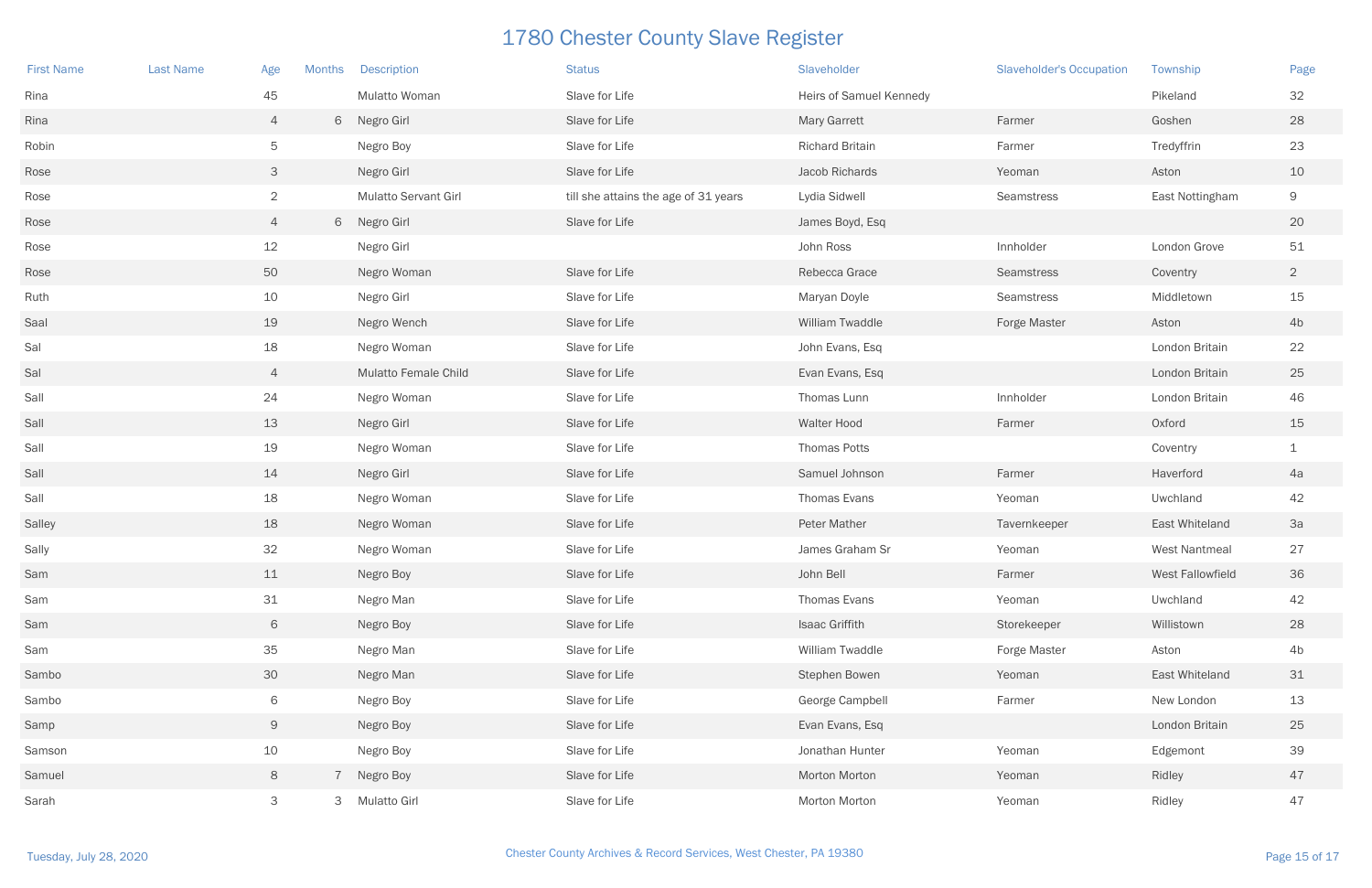| <b>First Name</b> | <b>Last Name</b> | Age            | <b>Months</b> | <b>Description</b>        | <b>Status</b>  | Slaveholder                  | <b>Slaveholder's Occupation</b> | Township             | Page           |
|-------------------|------------------|----------------|---------------|---------------------------|----------------|------------------------------|---------------------------------|----------------------|----------------|
| Sarah             |                  | 24             |               | Indian Girl               | Slave for Life | Abel Hodgson                 | Farmer                          | East Nottingham      | 38             |
| Saul              |                  | 11             |               | Negro Boy                 | Slave for Life | Anthony Pritchard            | Yeoman                          | Charlestown          | 31             |
| Scimbo            |                  | 45             |               | Negro Woman               | Slave for Life | Heirs of Margaret Smith      |                                 | West Nottingham      | 38             |
| Scipio            |                  | 25             |               | Negro Man                 | Slave for Life | John Knowles                 |                                 | Ridley               | 34             |
| Sill              |                  | 40             |               | Negro Woman               | Slave for Life | David Wiley                  | Farmer                          | London Grove         | 47             |
| Simon             |                  | 10             |               | Negro Boy                 | Slave for Life | Lewis Gronow                 | Yeoman                          | Tredyffrin           | 4a             |
| Simon             |                  | 10             |               | Negro Boy                 | Slave for Life | <b>William Steel</b>         | Yeoman                          |                      | 51             |
| Simon             |                  |                | 10            | <b>Mulatto Male Child</b> | Slave for Life | Captain Alexander McCaraher  |                                 | Pikeland             | 31             |
| Sipio             |                  | 16             |               | Negro Boy                 | Slave for Life | Thomas Levis, Esq            |                                 | Springfield          | 17             |
| Solomon           |                  | $\mathbf 1$    |               | Negro Boy                 | Slave for Life | <b>Patrick Power</b>         | Farmer                          | East Nottingham      | 17             |
| Solomon           |                  | 28             |               | Mulatto Man               | Slave for Life | James Willson                | Yeoman                          | East Nottingham      | 9              |
| Solomon           |                  | 25             |               | Mulatto Man               | Slave for Life | William Moore, Esq           |                                 | Charlestown          | 8              |
| Sonnon            |                  | 26             |               | Negro Man                 | Slave for Life | Nicholas Diehl               | Grazier                         | Tinnicum             | 11             |
| Sophiah           |                  | 32             |               | Negro Woman               | Slave for Life | Mary Withy                   | Gentlewoman                     | Chester              | 13             |
| Statia            |                  | 14             |               | Negro Boy                 | Slave for Life | <b>Archibald Dick</b>        |                                 | Lower Chichester     | 6              |
| Stephen           |                  | 21             |               | Negro Man                 | Slave for Life | George McHhenny              |                                 | Charlestown          | 30             |
| Sue               |                  | 13             |               | Negro Girl                | Slave for Life | Evan Evans, Esq              |                                 | London Britain       | 25             |
| Sue               |                  | 35             |               | Negro Woman               | Slave for Life | <b>Mary Garrett</b>          | Farmer                          | Goshen               | 28             |
| Susannah          |                  |                | 10            | Negro Female Child        | Slave for Life | Andrew Boyd                  | Yeoman                          | Sadsbury             | 35             |
| Sylvia            |                  |                | 16            | Female Child              | Slave for Life | Jacob Richards               | Yeoman                          | Aston                | 10             |
| Sylvia            |                  | $\overline{2}$ |               | Negro Girl                | Slave for Life | The Heirs of Philip Evans    |                                 | Aston                | 11             |
| Tabitha           |                  | 11             |               | Negro Girl                | Slave for Life | John Knowles                 |                                 | Ridley               | 34             |
| Teen              |                  | 32             |               | Negro Woman               | Slave for Life | Hannah Moore                 | Gentle Woman                    | Goshen               | 45             |
| Thomas            |                  | 50             |               | Negro Man                 | Slave for Life | George Craig                 |                                 | Marcus Hook          | 22             |
| Tim               |                  | 16             |               | Negro Boy                 | Slave for Life | Thomas Bull                  | Iron Master                     | <b>East Nantmeal</b> | 4 <sub>b</sub> |
| Tim               |                  | 8              |               | Negro Boy                 | Slave for Life | Mark Wilcocks                | Papermaker                      | Concord              | 26             |
| Tobe              |                  | 13             |               | Negro Boy                 | Slave for Life | James Graham                 | Yeoman                          | <b>West Nantmeal</b> | 29             |
| Toby              |                  | 9              |               | 2 Negro Boy               | Slave for Life | <b>Patrick Power</b>         | Farmer                          | East Nottingham      | 16             |
| Toby              |                  | 40             |               | Negro Man                 | Slave for Life | <b>General Anthony Wayne</b> |                                 | Easttown             | 42             |